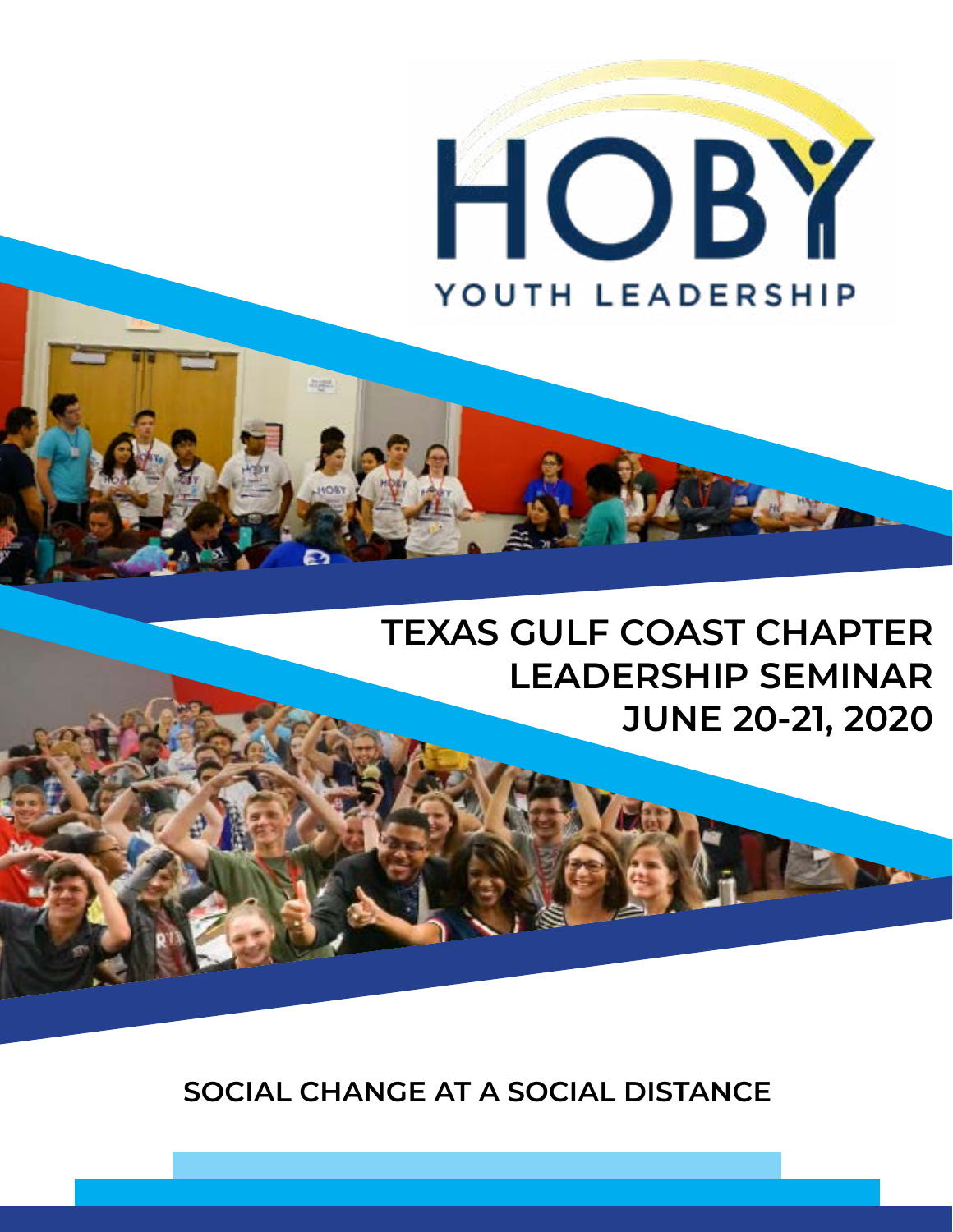#### Vision

To motivate and empower individuals to make a positive difference within our global society, through understanding and action, based on effective and compassionate leadership.

#### Mission

To inspire and develop our global community of youth and volunteers to a life dedicated to leadership, service and innovation.



#### Core Values

**Volunteerism** - Volunteerism is the heart and soul of our organization. We appreciate the myriad contributions of our volunteers and recognize the power of thank you and of giving back. We seek to promote and encourage service among our stakeholders. We recognize and value the positive accomplishments that volunteers can achieve by working together. We believe that volunteers are positively impacted by our programs as much as the youth and communities we serve.

**Integrity** - Integrity forms the foundation of our organization. We demand the highest level of ethics. We grow our organization based on interactions that promote mutual trust and respect with our stakeholders and partners. We strive to ensure the highest level of organizational effectiveness by continually reviewing our programs and processes to improve quality and efficiency.

**Excellence** - We strive to continually raise our programs and business to new levels of excellence. We encourage entrepreneurship and innovation in business, education, and social responsibility. We develop creative solutions to address challenges and to utilize opportunities. We believe that leadership skills can and should be continually improved and refined.

**Diversity** - We value and embrace diversity. We seek out views that reflect all walks of life and reflect those views in our programs. We are sensitive to the special needs and diverse backgrounds of individuals. We give all individuals an equal opportunity to be heard and to benefit from our programs.

**Community Partnership** - We value community partnerships. We recognize the importance of working with community organizations to strengthen our supportive network. We value the input we receive from our community partners and strive to work together cooperatively and constructively for the betterment of all.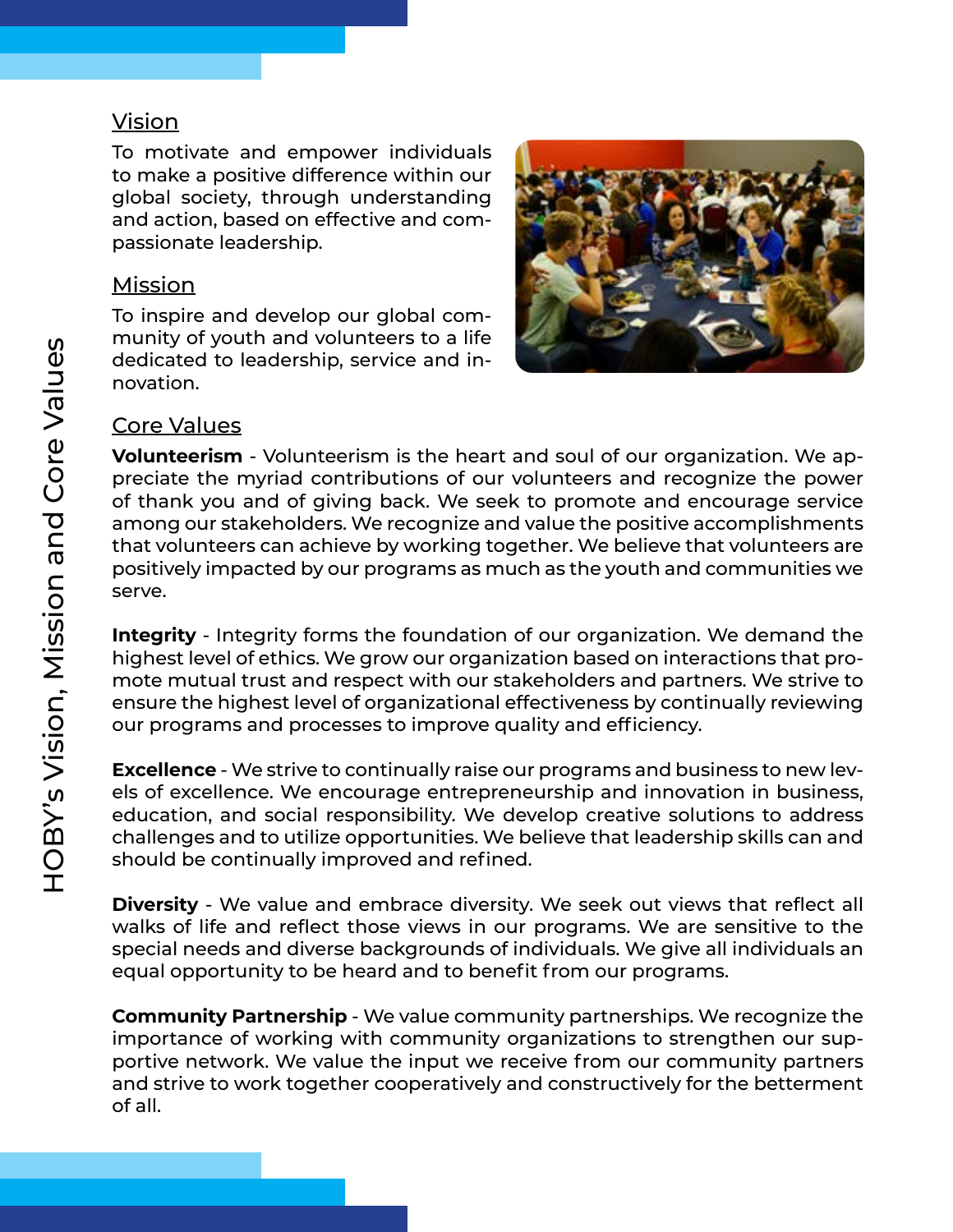# <span id="page-2-0"></span>**Table of Contents**

| <b>HOBY Curriculum Overview</b>                     |    |
|-----------------------------------------------------|----|
| Tribute to HOBY's Founder: Hugh O'Brian             |    |
| <b>The HOBY Story</b>                               | 3  |
| Welcome from the Leadership Seminar Chair           | 4  |
| <b>Schedule of Events</b>                           | 5. |
| <b>HOBY Curriculum</b>                              | 6  |
| <b>Leading Through Service</b>                      | 7  |
| Alumni Association Information                      | 8  |
| <b>Continuing Your Leadership Journey with HOBY</b> | 9  |
| Selection Process and CLeW's                        | 10 |

### HOBY TGC Overview

| Intro to the HOBY TGC 2020 Leadership Seminar |    |
|-----------------------------------------------|----|
| Keynote Speaker: Carla Hall                   | 12 |
| <b>Phase I: Personal Leadership</b>           | 13 |
| Phase II: Group Leadership                    | 14 |
| <b>Phase III: Social Responsibility</b>       | 15 |
| <b>Gratitude, Happiness and Service</b>       | 16 |

### Final Thoughts

| <b>HOBY TGC 2020 Ambassadors</b>                |    |
|-------------------------------------------------|----|
| <b>Academic All-Stars and HOBY Social Media</b> | 22 |
| <b>HOBY TGC 2020 Volunteers</b>                 | 23 |
| <b>HOBY TGC Sponsors</b>                        | 25 |
| The Freedom to Choose                           | 26 |
|                                                 |    |

### Seminar Notes

[Your Notes](#page-29-0) 27











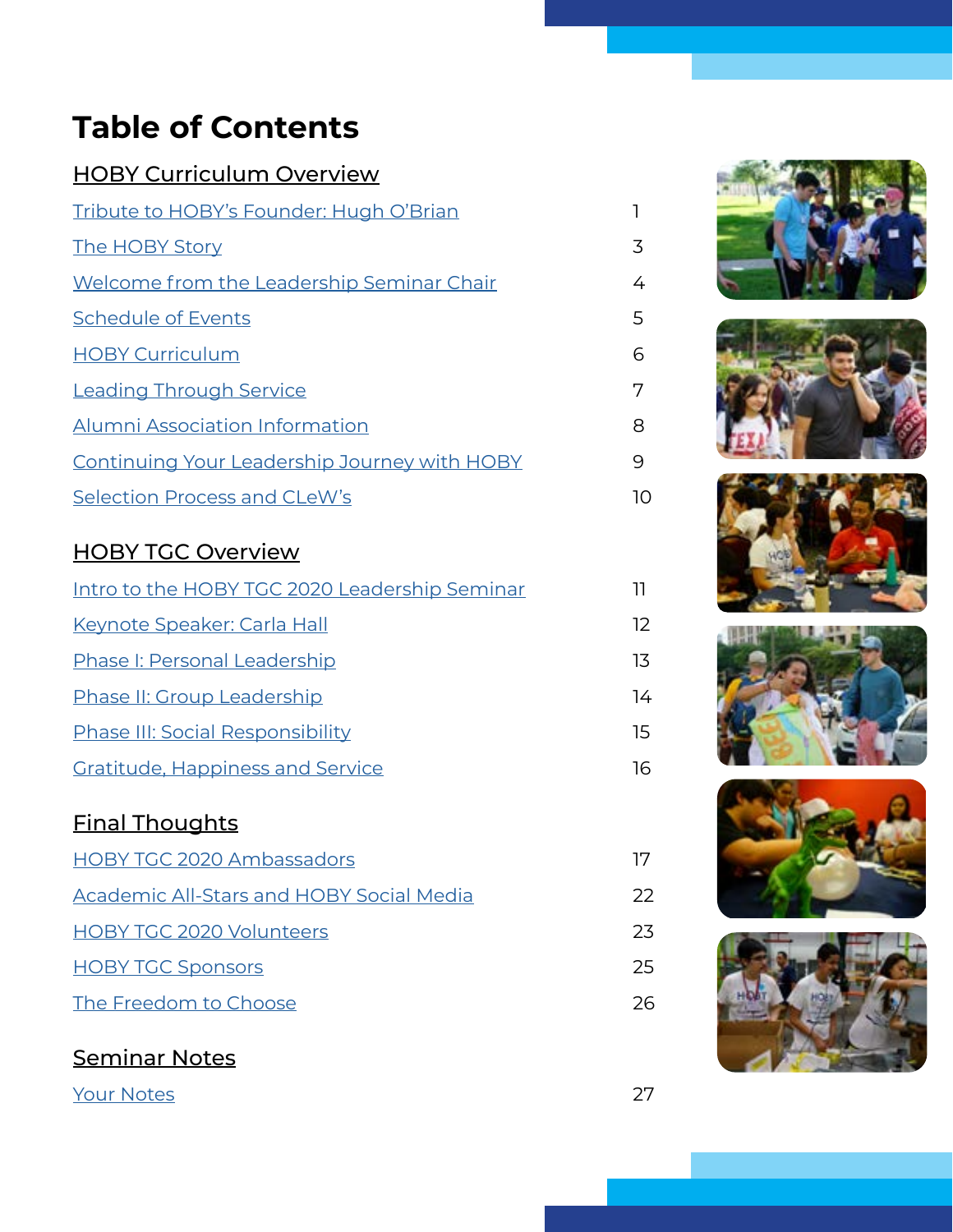## <span id="page-3-0"></span>**Hugh O'Brian (1925-2016)**

#### Hugh O'Brian Youth Leadership: His Lasting Legacy

In 1958, Mr. O'Brian was privileged to spend nine inspirational days with the great humanitarian and 1952 Nobel Peace Prize Winner Dr. Albert Schweitzer at his clinic in Africa. Dr. Schweitzer's strong belief that "the most important thing in education is to teach young people to think for themselves" impressed O'Brian. Upon his return to the United States, he put Schweitzer's words into action by forming Hugh O'Brian Youth Leadership (HOBY), a non-profit organization. Its format for motivation was simple: bring a select group of high school sophomores with demonstrated leadership abilities together with a

group of distinguished leaders in busine[ss, educa](https://www.hoby.org/about/history/)tion, government, and the professions, and let the two interact. Using a question-and-answer format, the young people selected to attend a HOBY Leadership Seminar held each spring in their state get a realistic look at what it takes to be a true leader, thus better enabling them "to think for themselves."

Today HOBY offers multiple leadership development programs for high school students based on the Social Change Model of Leadership and incorporating community service. Community Leadership Workshops (CLeWs) are held each year locally for freshmen. HOBY State Leadership Seminars for sophomores are held throughout the United States every spring. The

World Leadership Congress (WLC) for rising juniors is held each summer in July at a major university in the U.S. and invites students from around the world to participate. HOBY style programs are also conducted in Canada, China, South Korea, Hong Kong, Iraq, Mexico, the Philippines, Taiwan, Turkey, Uganda, and the United Kingdom. The cultural differences that exist between countries of the world are explored in friendship by the American students and their international counterparts when they come together at the WLC. The HOBY experience is truly an inspirational event of a lifetime for student leaders. HOBY boasts more than 500,000 alumni worldwide. Its alumni programs include international tour and service trips for high school and college students.

Each program year, Mr. O'Brian wrote this message to the current year's ambassadors and we pass it on to all of you. "I don't have any children of my own, but I've got a couple of hundred thousand like you out there who I'm proud to call my family. So, shine bright my friends; you are all my tomorrows, and the future is yours to make outstanding!! I wish you love and Godspeed"!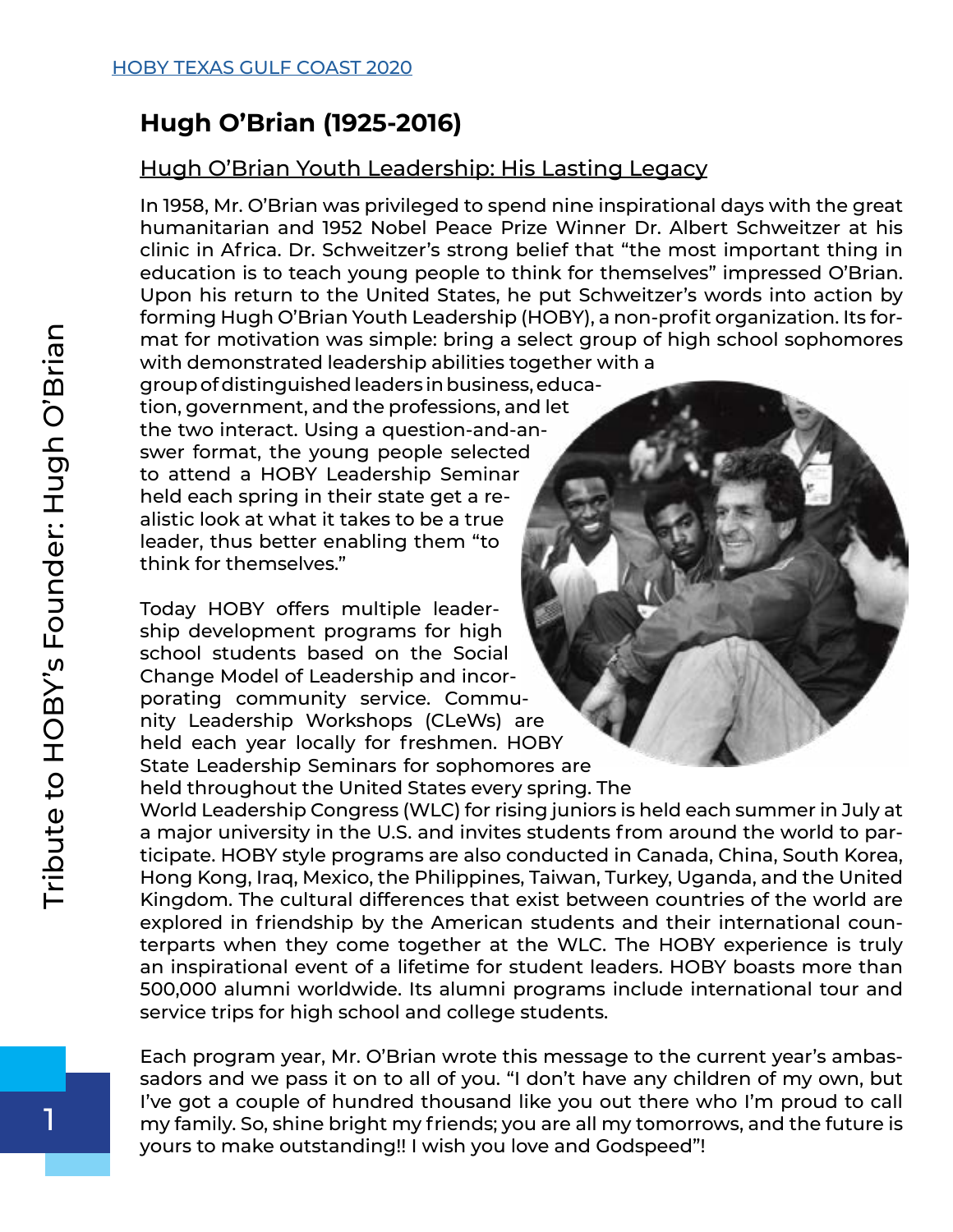# **Hugh O'Brian (1925-2016)**

### Hugh O'Brian Youth Leadership: Visionary, Legendary Humanitarian

Hugh O'Brian was born April 19, 1925 in Rochester, New York. At 17, he became the youngest drill instructor in Marine Corps history, but found his true passion was acting. O'Brian gained national fame and notoriety with his portrayal of frontier lawman Wyatt Earp in "The Life and Times of Wyatt Earp." This top-rated television series ran from 1955-1962 and made O'Brian an overnight success. After the series ended, O'Brian went on to other acting projects in film, television, and Broadway while de-voting the rest of his time to HOBY.

The honors and awards he has received from his work with HOBY are numerous. In 1983, the National Society of Fund Raising Executives honored him with their premier award for overall philanthropic excellence as a volunteer, fundraiser and philanthropist. This is the only time one individual has received the award in all three categories. In 1989, he received the 60th Annual American Education Award presented by the American Association of School Administrators. O'Brian joins Norman Rockwell, Lyndon Johnson, Helen Keller, Walt Disney, and Bob Hope as a recipient of this most significant award. Mr. O'Brian died on September 5, 2016 at the age of 91.

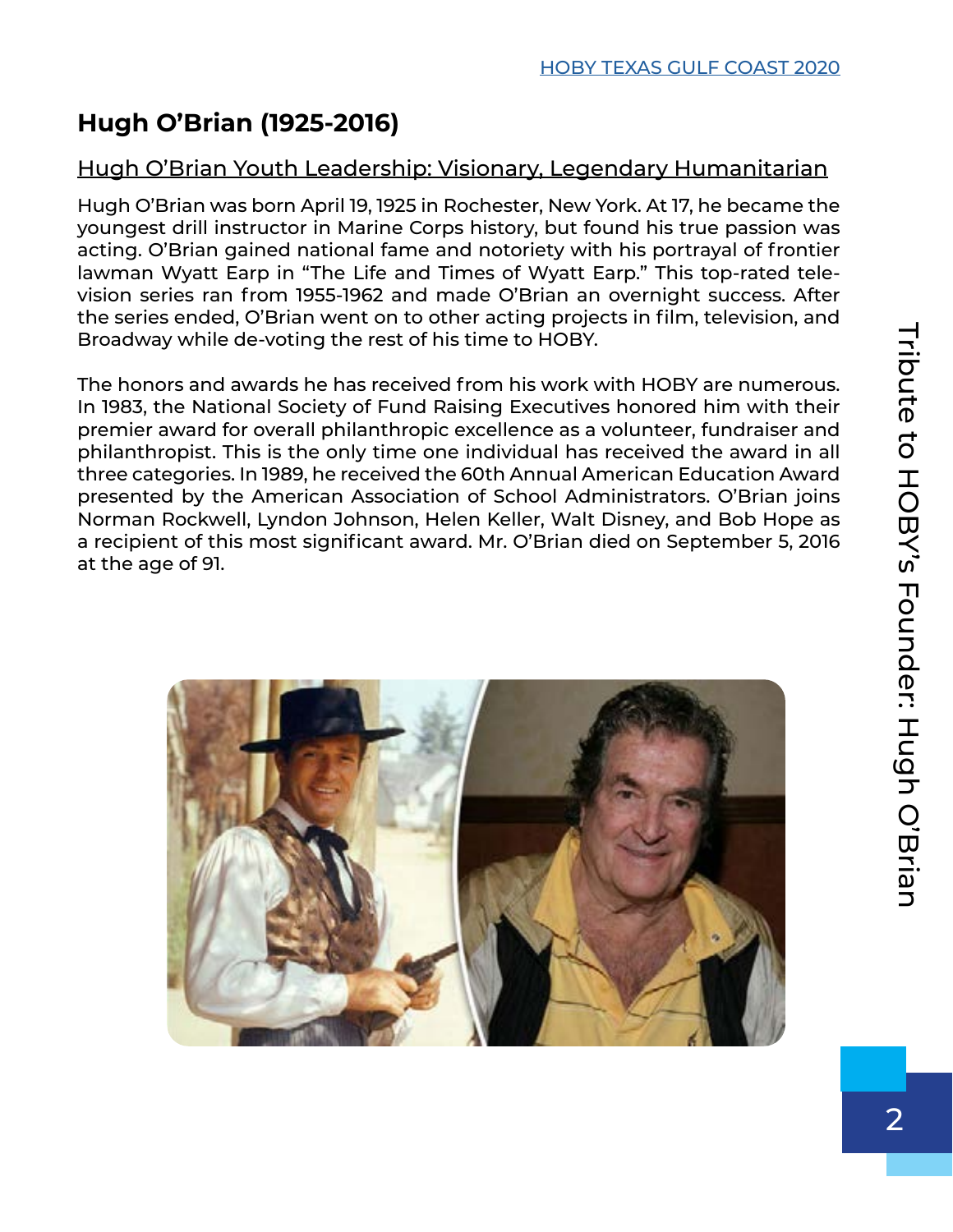### <span id="page-5-0"></span>**The HOBY Story**

In the summer of 1958, Hugh O'Brian received the invitation that would change his life forever. At the time, O'Brian had already made a name for himself as an actor portraying the legendary lawman Wyatt Earp on television and appearing in numerous films. When he received a cable from Dr. Albert Schweitzer welcoming him to French Equatorial Africa for a visit, he did not hesitate to accept. O'Brian had long admired the German doctor-missionary-theologian-musician, and within two weeks he arrived at Dr. Schweitzer's remote hospital complex in Africa. During his visit, O'Brian spent his days assisting the volunteers in the hospital and his nights with Dr. Schweitzer discussing global peace and world politics. During their discussions, Dr. Schweitzer told O'Brian that he felt



"The most important thing in education is to teach young people to think for themselves," which O'Brian would never forget.

After an inspiring nine days, O'Brian prepared to return to America. Before saying goodbye, Dr. Schweitzer took O'Brian's hand and asked, "Hugh, what are you going to do with this?" It was these words combined with his unforgettable visit that compelled Hugh O'Brian to form Hugh O'Brian Youth Leadership (HOBY). Two weeks after returning from his 1958 visit to Africa, O'Brian put together a prototype seminar for young leaders.

From 1958 to 1967, leadership seminars took place in Los Angeles for sophomores from California. In 1968 the scope of the HOBY program grew to include national and international participants which led to the expanded eight-day global leadership seminar called the World Leadership Congress (WLC) held annually. In an effort to include more students nationwide, three-day and fourday HOBY Leadership Seminars were instituted in 1977 in which high schools throughout the country may nominate a sophomore to attend a HOBY seminar in their state.

Six decades later, HOBY is still inspiring young people all over the world to develop their leadership and critical-thinking skills to achieve their highest potential. Currently, more than 10,000 tenth graders, representing almost as many high schools nationwide, attend HOBY Leadership Seminars each year. These seminars are run by over 4,000 volunteers with community leaders, business executives, educators, and parents involved in every seminar. Each seminar strives to follow the HOBY motto of teaching students, "how to think, not what to think," thus ensuring that Dr. Schweitzer's hope for young people lives on.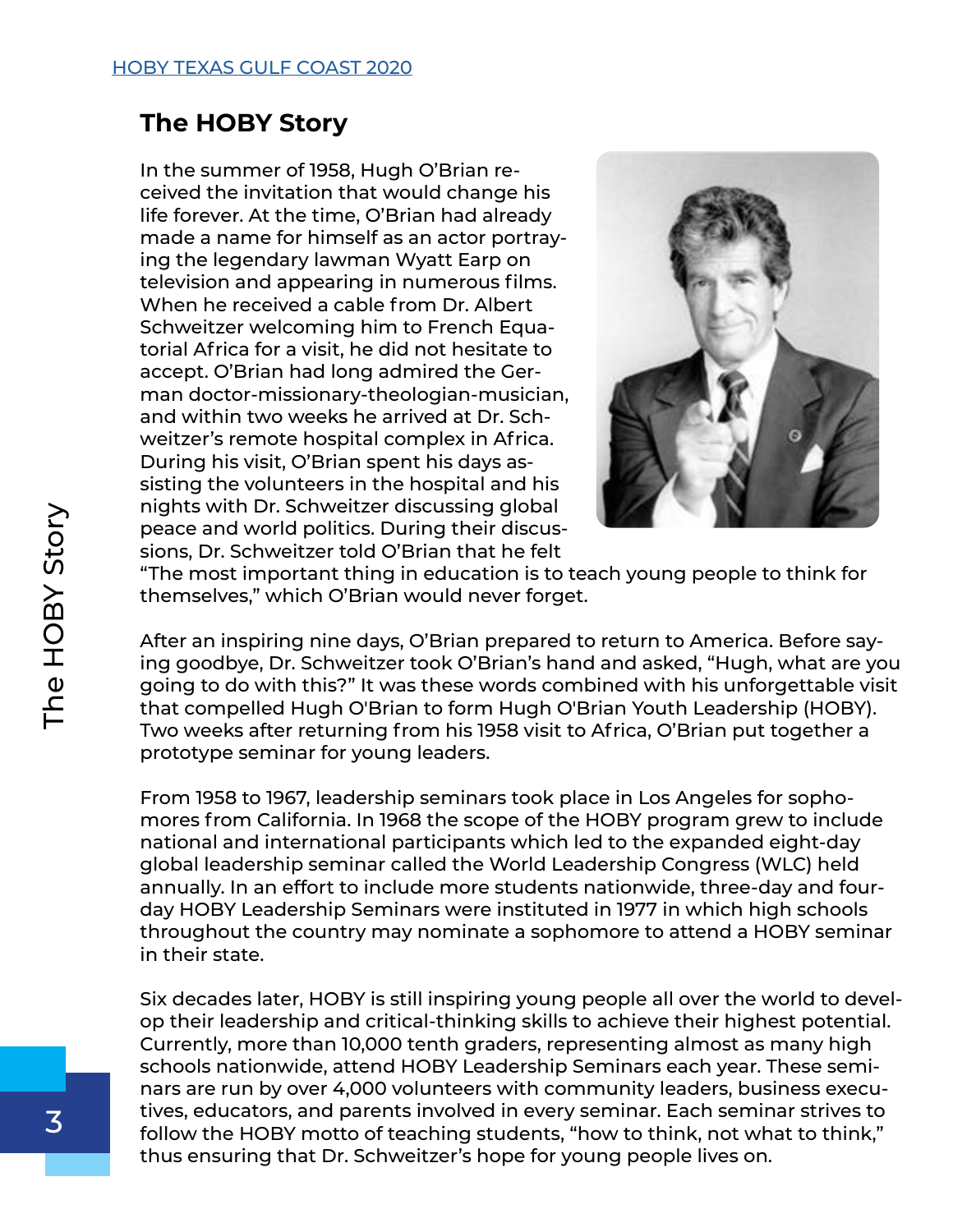# <span id="page-6-0"></span>**Welcome to HOBY!**

On behalf of the entire HOBY Texas Gulf Coast chapter, I am pleased to welcome you to our annual leadership seminar!

Most of you are experiencing HOBY for the first time and all of us are experiencing the virtual HOBY seminar for the first time. The world has changed and HOBY is changing with it. While you all may not be able to come to us this year, we are happy that we can come to you and still provide yo[u](https://www.hobytgc.org/)  with an outstanding HOBY experience.



We developed our virtual seminar to challenge you and push you outside your comfort zone. While our focus is on leadership development, HOBY's goal is to have you come away from the seminar as not just better leaders but better versions of yourselves in all respects. This is not an easy task, especially with the limited time we have together, and while our volunteers and speakers will play a part in the success of this seminar, the biggest contributing factor will be YOU.

When you see the faces of your fellow ambassadors, you will be seeing students who are already leaders in their schools though sports, student government, music, and academics. You will also see students who are searching for their strengths and places in the world. All of you were selected to attend HOBY because someone saw something wonderful in you. You are here to learn more about what makes you unique and to share that with the world. No one ever made a difference by being like everyone else.

Throughout the seminar, you will be asked to go beyond your beliefs and behaviors, to open yourself up to the people around you, and to ask yourself how you can make a difference in the world. Take this opportunity to learn from each other, stretch your mind and, most importantly, have fun. It will be hard work but, if you approach this weekend with enthusiasm and a desire to learn, I promise you that the payoff will be huge. Take advantage of this opportunity. It only happens once.

We hope you enjoy yourself and apply what you learn from this weekend to your life. On Sunday, you will become a HOBY Alumni. You will join thousands of young people that have come before you in this unique and honored title, and you will have a special responsibility to be a leader and make a difference wherever you go.

HOBY Hugs, Dave Rubin HOBY Texas Gulf Coast 2019 Leadership Seminar Chair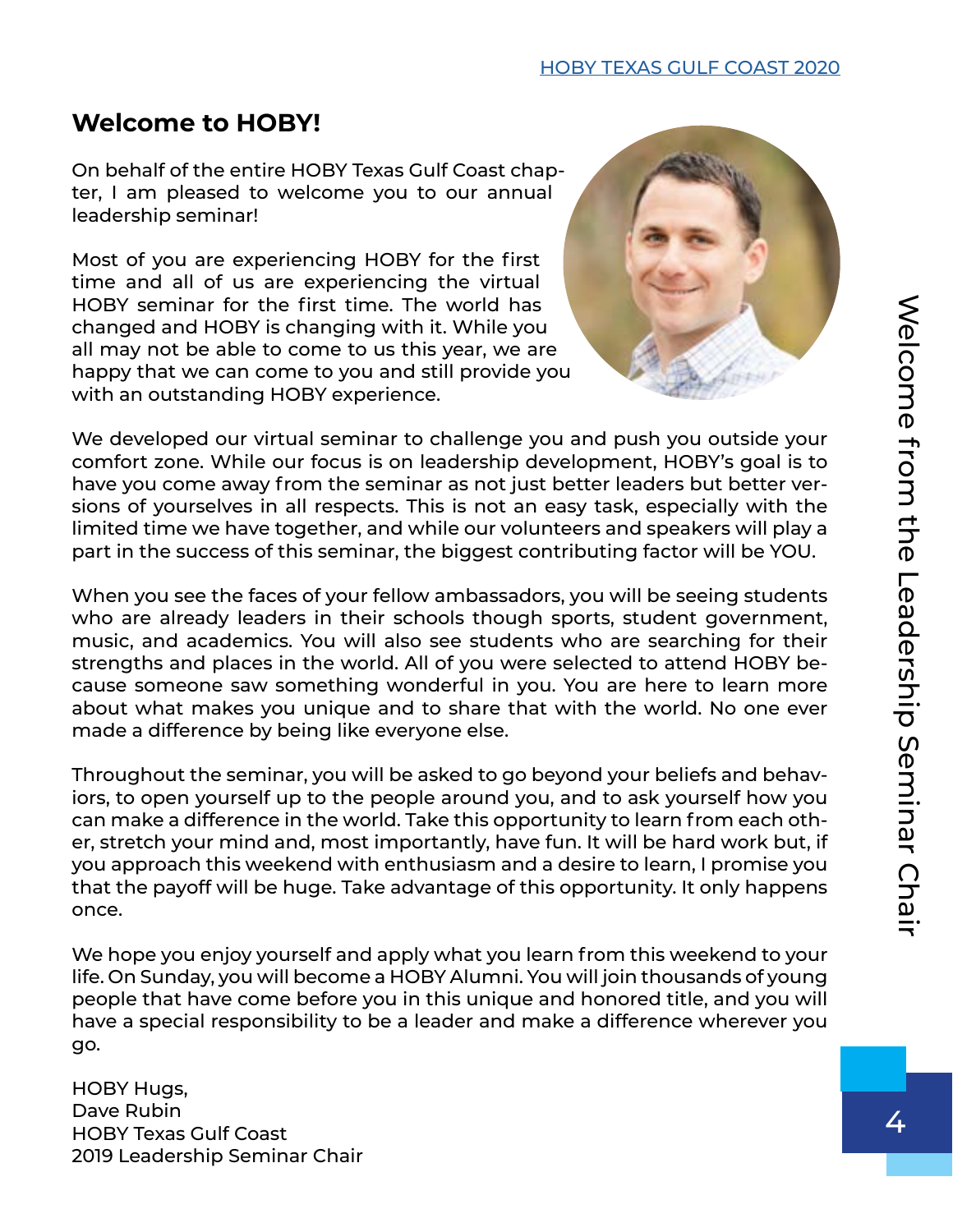### <span id="page-7-0"></span>**Schedule of Events**

Day 1

| $9:00 - 9:45AM$ | Opening Ceremony and                |
|-----------------|-------------------------------------|
|                 | Introdcution to the HOBY Curriculum |

- 9:45 10:30AM Group Time
- 10:30 10:45AM Stretch Break
- 10:45 12:30PM Phase I: Personal Leadership
- 12:30 1:30PM Lunch Break
- 1:30 3:00PM Phase II: Group Leadership
- 3:00 4:00PM Group Time
- 5:00 6:00PM Optional Evening Fun Activity





#### Day 2

- 9:00 10:45AM Social Responsibility
- 10:45 11:00AM Stretch Break
- 11:00 12:00PM Life with HOBY: Part I
- 12:00 1:00PM Lunch Break



- 1:00 2:00PM Life with HOBY: Part II
- 2:00 3:00PM Gratitude, Happiness, and Service
- 3:00 4:00PM Group Time
- 4:00 4:30PM Closing Ceremony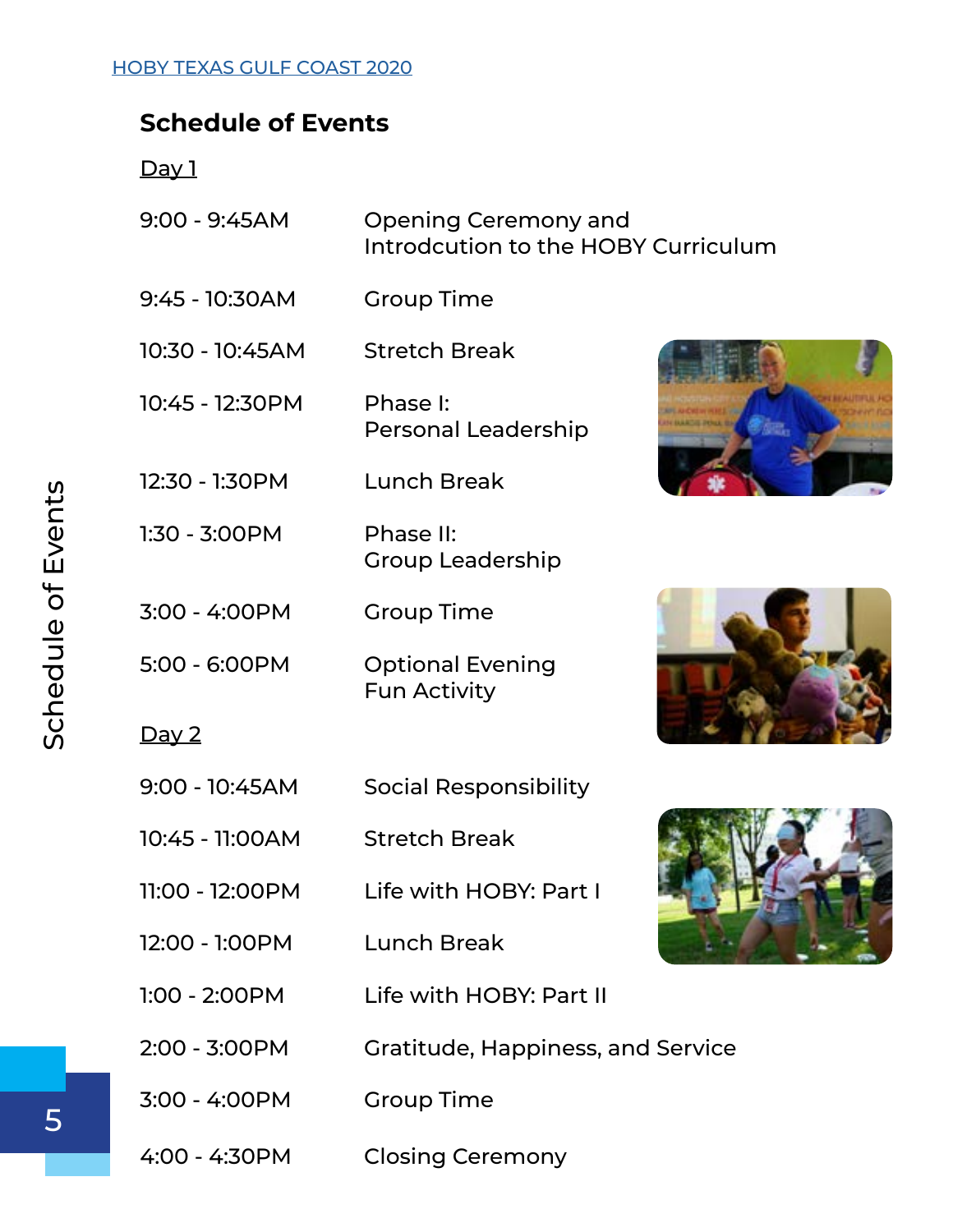# <span id="page-8-0"></span>**Leadership Seminar Curriculum**

The curriculum for this Leadership Seminar is based on HOBY's vision to motivate and empower individuals to make a positive difference within our global society. HOBY believes students like you represent the future leaders of the world – leaders in business, education, government, or any field you choose – because YOU are someone who will make a difference. By developing and understanding effective and compassionate leadership, we hope you will be able to realize your leadership potential, and take action in your homes, schools, workplace, communities and the world.

Your HOBY experience will help you develop leadership from three perspectives:

#### **Personal Leadership Group Leadership Societal Leadership**

We will focus on your individual growth in order for your leadership to make a better world and a better society for yourself and others.



#### **Everyone at HOBY believes in your ability to be a leader and affect the future for all of us.**

Throughout the Seminar, we want you to engage in the HOBY Active Leadership Cycle. This is a process that can be applied throughout your life. The cycle: Learn - Act - Reflect - Innovate, is a process for developing your leadership skills and, truly, any kind of personal development. You learn about or how to do something, you act on what you learn, you reflect on what went wrong or what can be adjusted, and you make changes, or innovate, and try again.

So, stand out and be outstanding! Show us who you are and what you can do. HOBY is your open door to a life of leadership and service. We can't wait to learn what potential you will unlock through HOBY.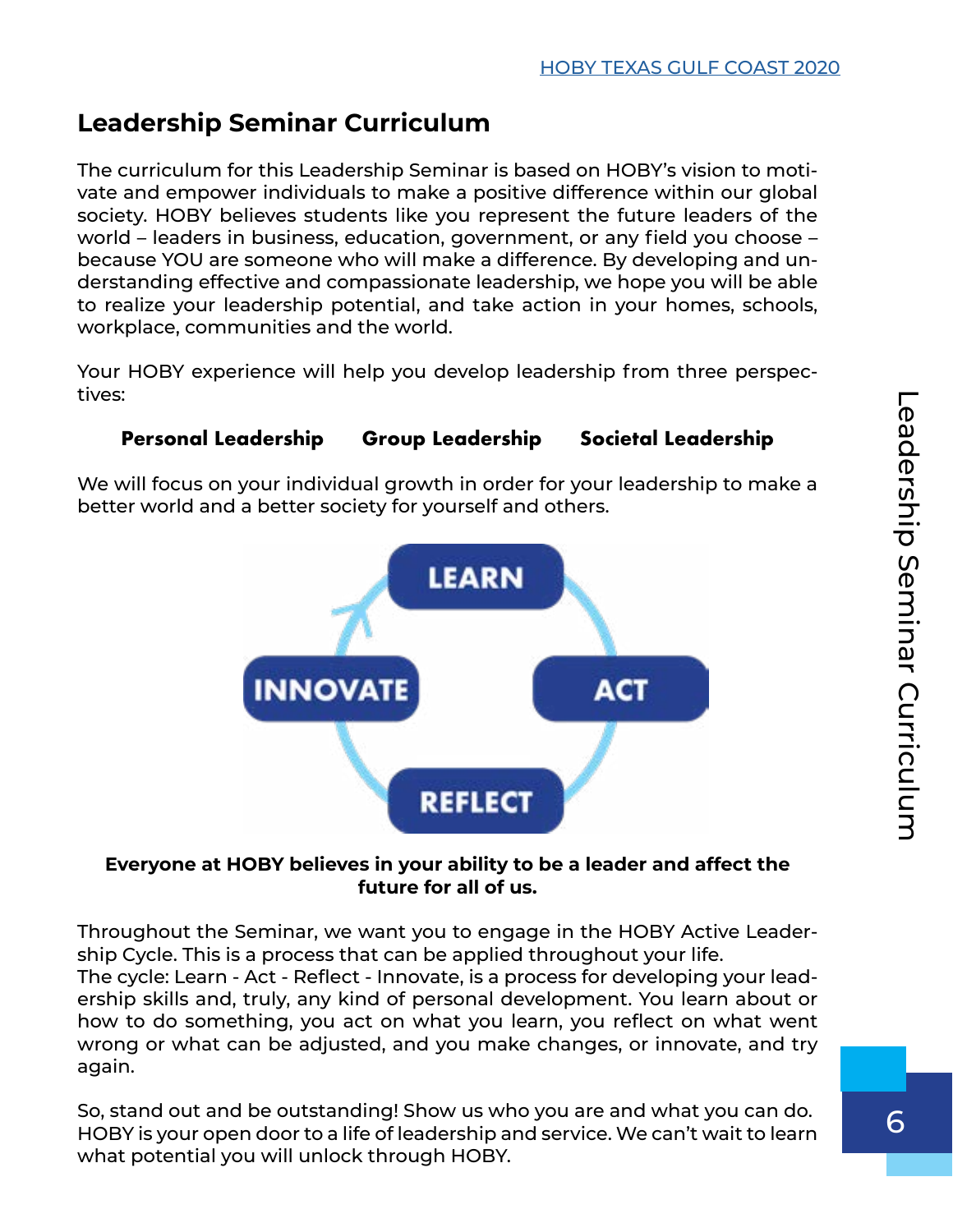### <span id="page-9-0"></span>**How will you lead through service?**

As you will learn this weekend, one of the most powerful ways to show leadership is through service to others. HOBY believes so strongly in the idea of servant leadership that we answered the call and a created an initiative that challenges all Ambassadors to continue their HOBY experience long after the seminar concludes. Leadership for Service (L4S) is HOBY's service-leadership program intended to prepare young people to contribute to their communities through service-learning and volunteerism.



The objectives of Leadership for Service are:

- To inform Ambassadors about the role and impact of community service
- To facilitate setting short-term community service goals
- To provide opportunities to connect with community service organizations
- To provide documentation of program impact and effectiveness



Each Ambassador is challenged to return to his/her community and conduct at least 100 hours of community service in the year following the HOBY Leadership Seminar.

Ambassadors are asked to make a year-long commitment to strengthen their communities through volunteerism, and to track their success by logging their hours on the HOBY website, www.hoby.org in the Alumni section. Since the implementation of

HOBY's Leadership for Service program in 1998, participants have logged over 4 Million volunteer service hours.

Through HOBY's Leadership for Service programs, Ambassadors gain the tools, passion and commitment to serve others. To help young people realize the personal and social benefits of volunteerism and service, HOBY awards each Ambassador who successfully completes and logs 100 hours a special recognition packet, which includes recognition by the White House and the President's Student Service Award.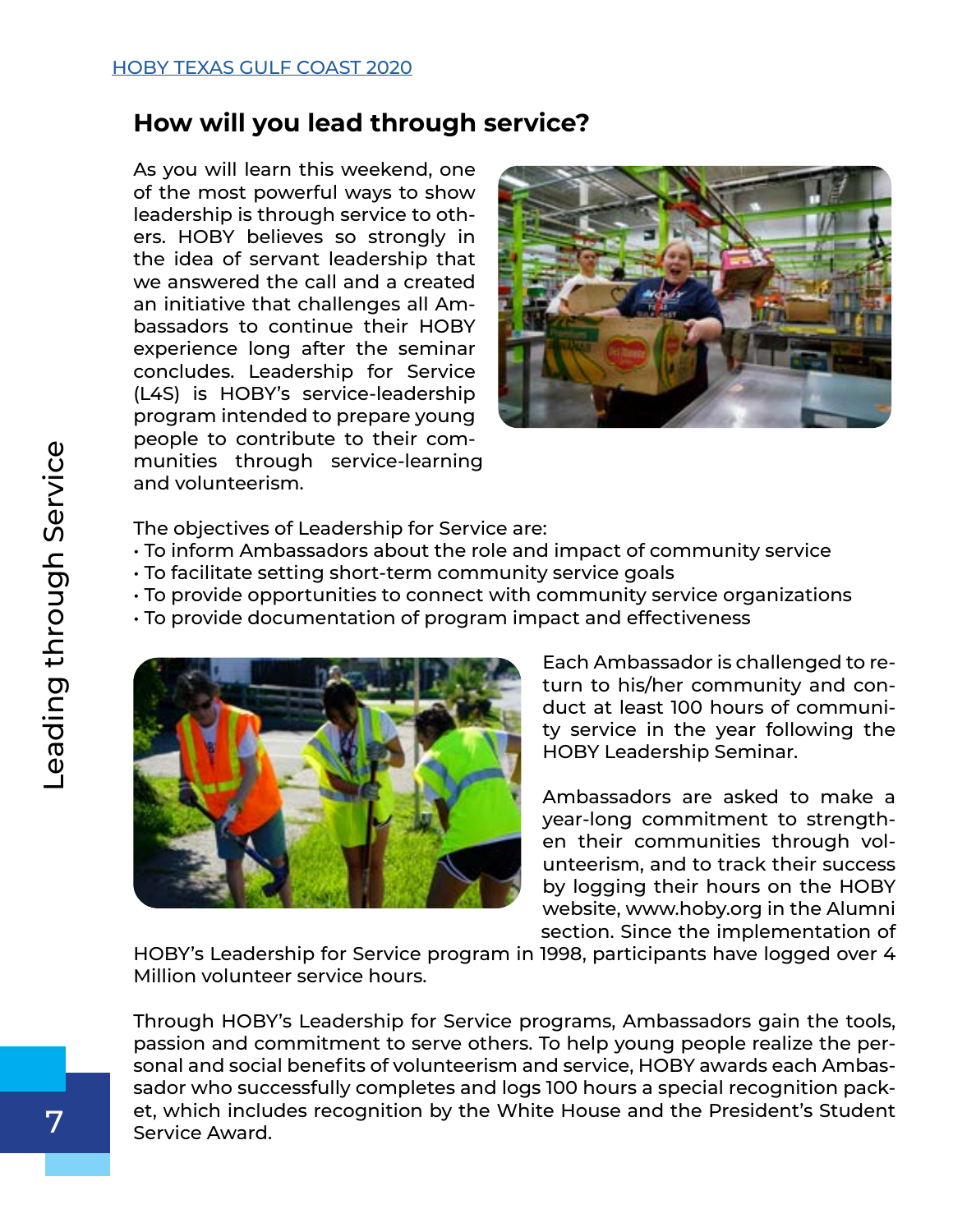### <span id="page-10-0"></span>**What happens after your HOBY seminar is over? You become a HOBY Alumnus.**



#### Welcome!

You are now a part of the family of fellow HOBY Alumni who number 500,000 strong!

Being a HOBY Alum is special. HOBY alumni serve their communities; they lead in their schools and communities; they go on to realize success in a number of areas.

#### **In short, HOBY alumni change the world.**

Being an active member of the HOBY Alumni Association means having access to numerous opportunities exclusively available to HOBY alumni, including leadership and educational programs, scholarships and grants.

Don't let your HOBY experience end on Sunday. Make sure you stay active in the HOBY Alumni Association.

#### **As an alumni, you will have the opportunity to:**

• Return to volunteer at HOBY Leadership Seminars and the World Leadership Congress

• Apply for highly competitive college and university scholarships like the Morehead-Cain and Robertson Scholarships

• Participate in additional educational and leadership programs and seminars such as Presidential Classroom, Foundation for Teaching Economics' "Economics for Leaders" and Youth For Understanding's study abroad program

• Log their Leadership for Service hours at www.hoby.org in the alumni section.



For more information on opportunities available to HOBY alumni and to stay involved visit the Alumni section of www.hoby.org and reach out to the HOBY TGC Alumni Advisor, Mattie Novosad.

The HOBY Alumni Association wants you! Mattie Novosad HOBY TGC Alumni Advisor mattie.novosad@hobytgc.org

"I don't know what your destiny will be, but one thing I do know: the only ones among you who will be really happy are those who have sought and found how to serve." - Albert Schweitzer, 1952 Nobel Peace Prize Winner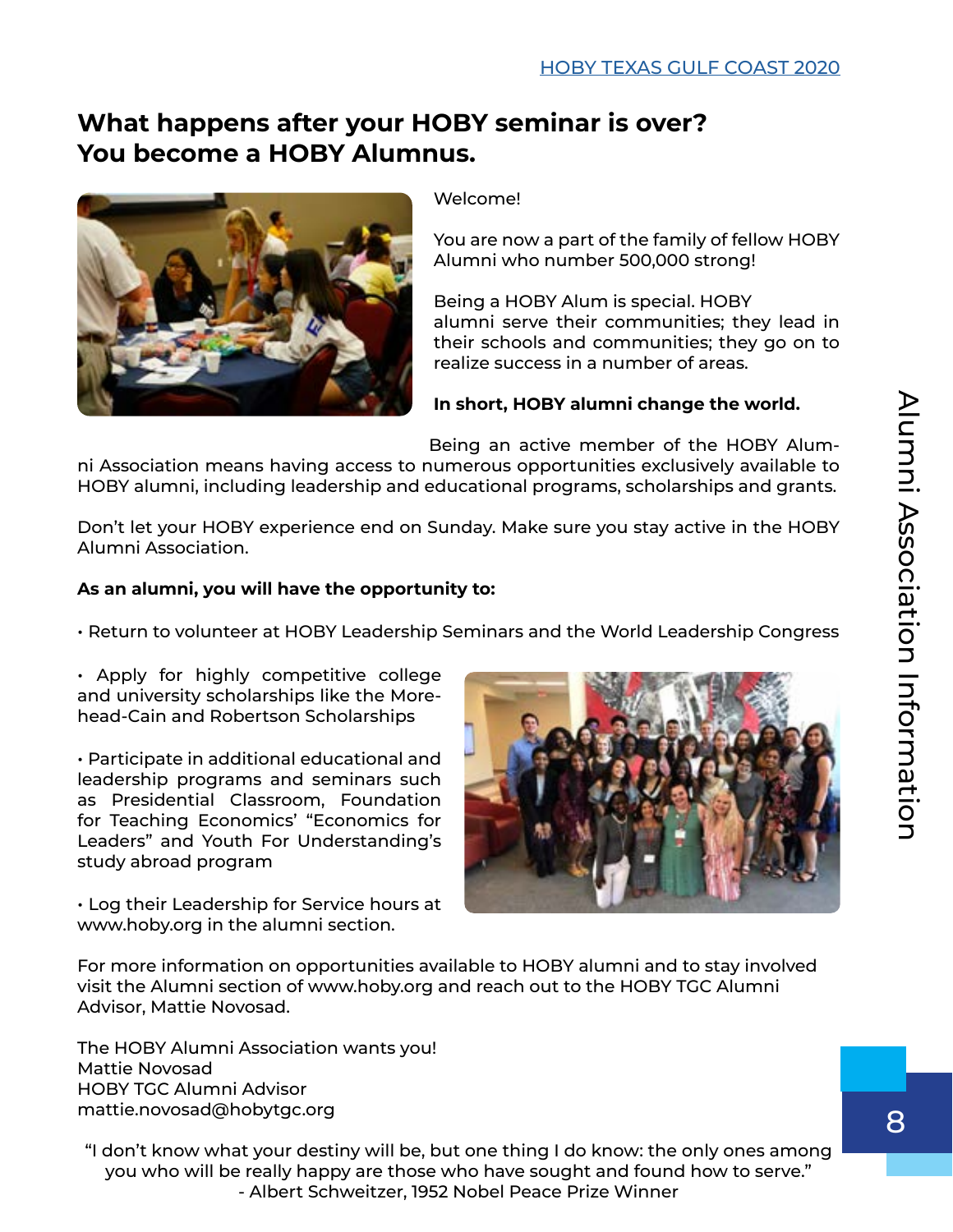### <span id="page-11-0"></span>**Continue Your Leadership Journey with HOBY**

#### World Leadership Congress

HOBY's largest and longest running youth leadership event, the World Leadership Congress (WLC) is the next step on your leadership journey. You'll build your leadership skills with over 450 other young people from across the United States and around the World.

The WLC is a weeklong event, where you'll participate in an interactive educational program that includes hearing from top leaders in a variety of fields, hands-on workshops, community service projects and of course, some fun!

This year's World Leadership Congress is scheduled for July 26-31 aand will be virtual! By participating in your HOBY Leadership Seminar, you are now eligible



to attend the 2020 or 2021 World Leadership Congress. This program is only available the two summers immediately following your leadership seminar, so you'll want to act fast as space goes quickly and we do sell out each year. For more information on the WLC, visit www.hoby.org.

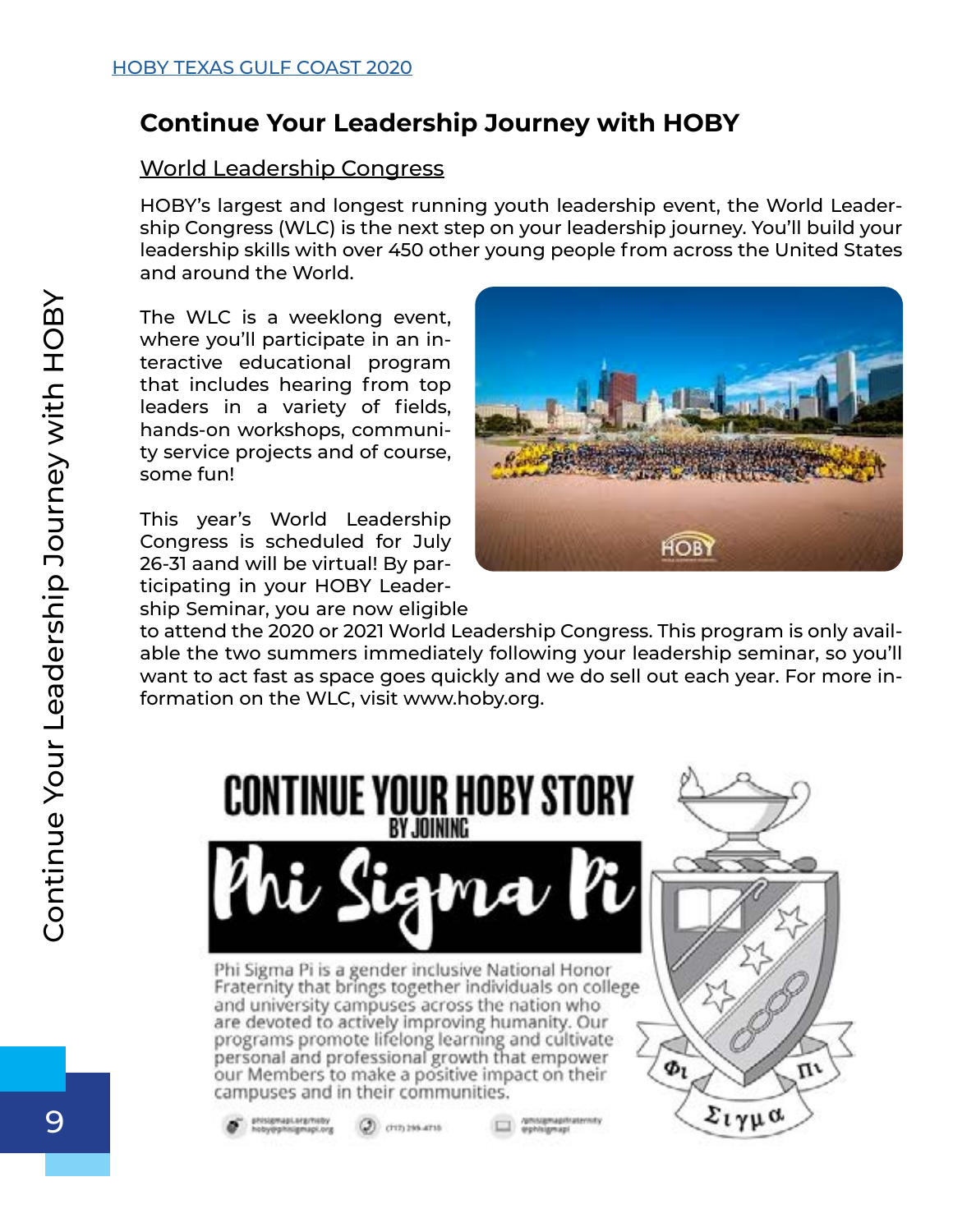## <span id="page-12-0"></span>**HOBY's Selection Process**

Each September, HOBY Registration Kits are sent to over 22,000 public, private, and charter high schools in the United States. All tenth graders are eligible for selection to attend one of the three- or four-day weekend seminars held in their area each spring. A sophomore leader may be selected by each school and is certified by the principal.

HOBY seminars focus on teaching stu-dents how to think, not what to think, while encouraging young



leaders to-ward responsible citizenship, including community service and volunteerism.



### **Community Leadership Workshop (CLeW)**

The Community Leadership Workshop (CLeW) is HOBY's one-day leadership program for high school freshmen, which focuses on leadership as a discipline to be explored and learned.

HOBY CLeW students interact with local community leaders, and participate in group activities, and conduct community service projects. If you are interested in organizing a CLeW at your school, please contact your local seminar planning committee.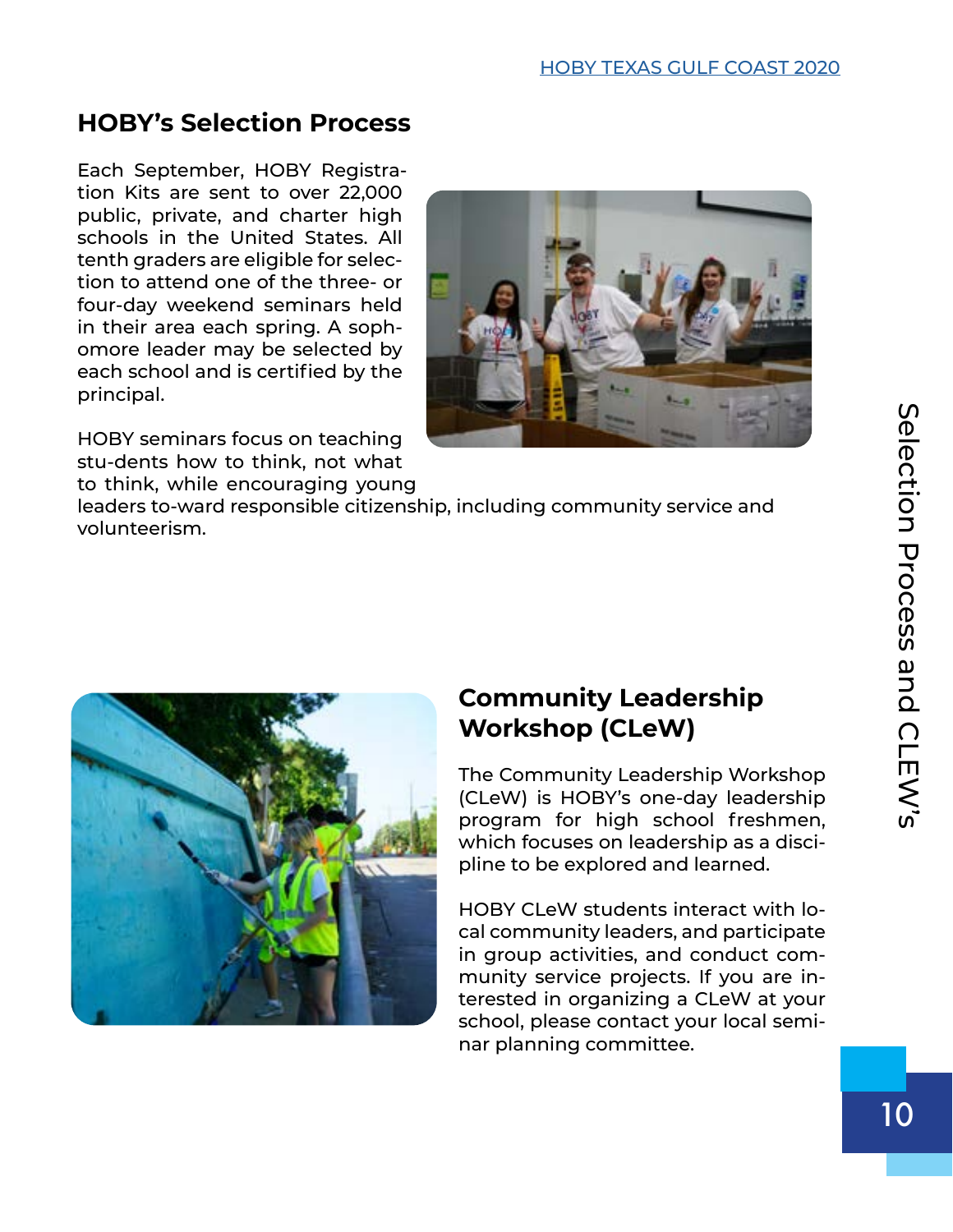### <span id="page-13-0"></span>**Introduction to the HOBY TGC 2020 Leadership Seminar**

#### The Zoom Where It Happens

HOBY TGC has moved our seminar to a virtual seting to provide our ambassadors and volunteers with the safest HOBY experience possible.



We ask that you follow these guidelines on how to make this virtual seminar a welcoming space for all participants.

1. Please make sure you are always on mute unless you are the designated speaker.

2. Turn on your cameras! Not only do we want to see your smiling faces during the seminar, being able to see each other really improves the quality of our group discussions. Hugh looked good on camera and so will you!

3. Use the chat box! We want to hear from you and we want you to connect with other ambassadors. Let us know when you hear something that really resonates with you. We all communicate in different ways so we want you to use the chat box as a useful tool ot help you contribute to the seminar.

4. Celebrate the great ideas. If you hear something, react to it! Zoom has features to help convey your reactions. Try them out!



HOBY TGC Junior Staff Planning Meeting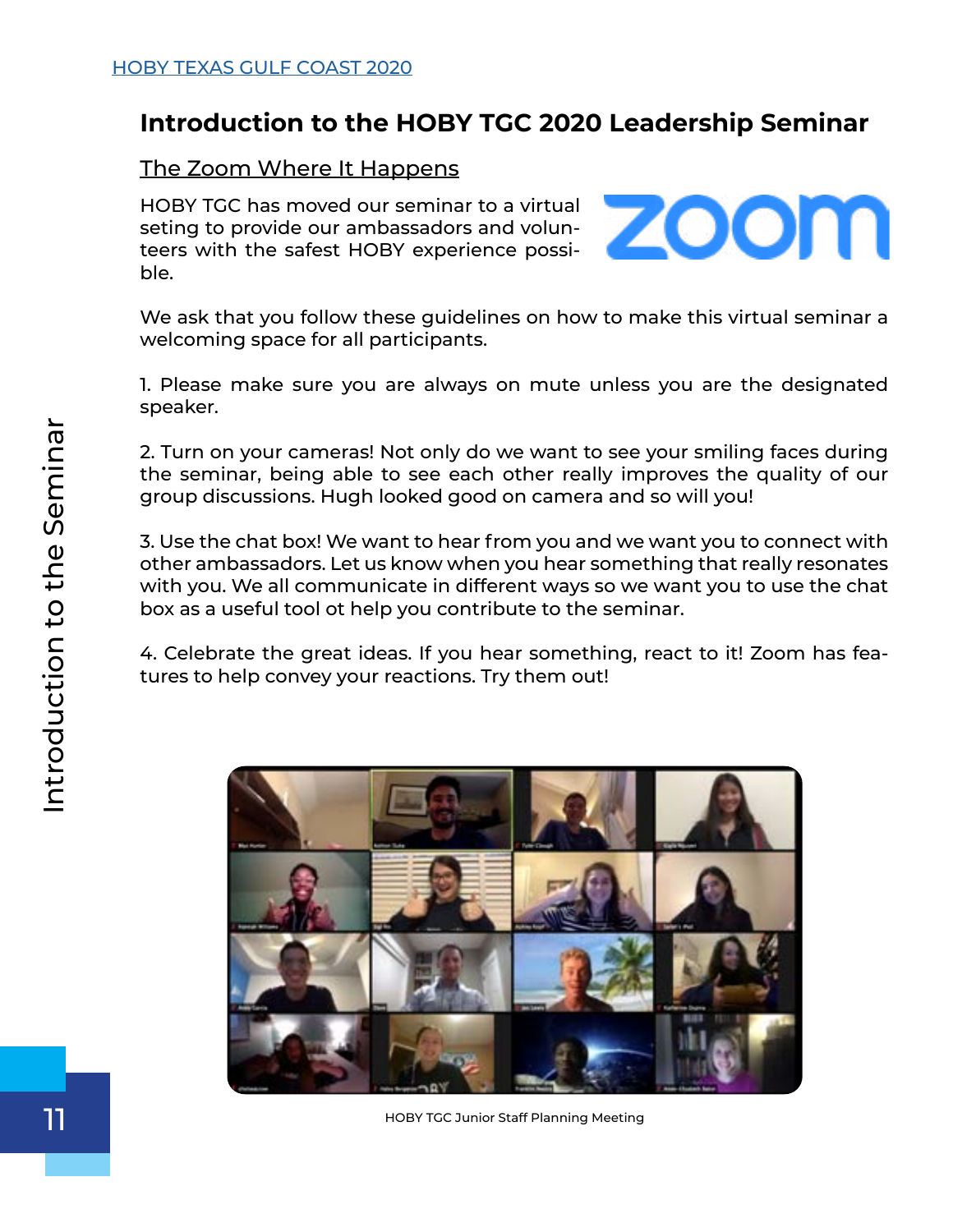# <span id="page-14-0"></span>**Keynote Speaker: Carla Hall**

Born in Nashville, TN, Carla grew up surrounded by soul food. When the time came for her to select her career path, she first opted for a business route – she graduated from Howard University's Business School and worked as an accountant for two years – before deciding to switch gears to work as a runway model. It was during that time, as she traveled (and ate) her way through Europe for a few years, that she truly realized her deep-rooted passion for food could be her career path. Today, she is a trained chef who has worked in several professional restaurant kitchens in and around the Washington, D.C. area and is an accomplished television personality and author.



Carla first won over audiences when she competed on Bravo's "Top Chef" and "Top Chef: All Stars" and shared her philosophy to always cook with love. Since then she has co-hosted ABC's Emmy award winning, popular lifestyle series "The Chew", she brightens the mornings of millions as a Culinary Contributor to "Good Morning America", and in 2020 she will be featured as a judge on Crazy Delicious (Netflix) and on BakeAway Camp (Food Network) as well as numerous other shows and specials throughout the year. Her latest cookbook, Carla Hall's Soul Food: Everyday and Celebration, was published in 2018, landing on annual "Best Cookbook" lists across the country and receiving an NAACP Image Awards nomination. deep-rooted passion for food could be<br>care part and the career part. Today, she is a trained<br>the career part. Today, she is a trained<br>fessional restaurant Kitchers in and<br>around the Washington, D.C. area and<br>ility and auth

Carla believes food connects us all, and she strives to communicate this through her work, her cooking, and in her daily interactions with others.

Carla is very active with a number of charities and not-for-profit organizations that reflect her passion for causes close to her heart. Such organizations include Helen Keller International, an organization that works to improve the lives of those with blindness, and to prevent the causes and consequences of blindness, poor health, and malnutrition. She is also the Culinary Ambassador for Sweet Home Cafe at the Smithsonian National Museum for African American History and Culture in Washington, D.C. where she works to bring attention to and connect the experience of moving through the museum with the stories and history that in-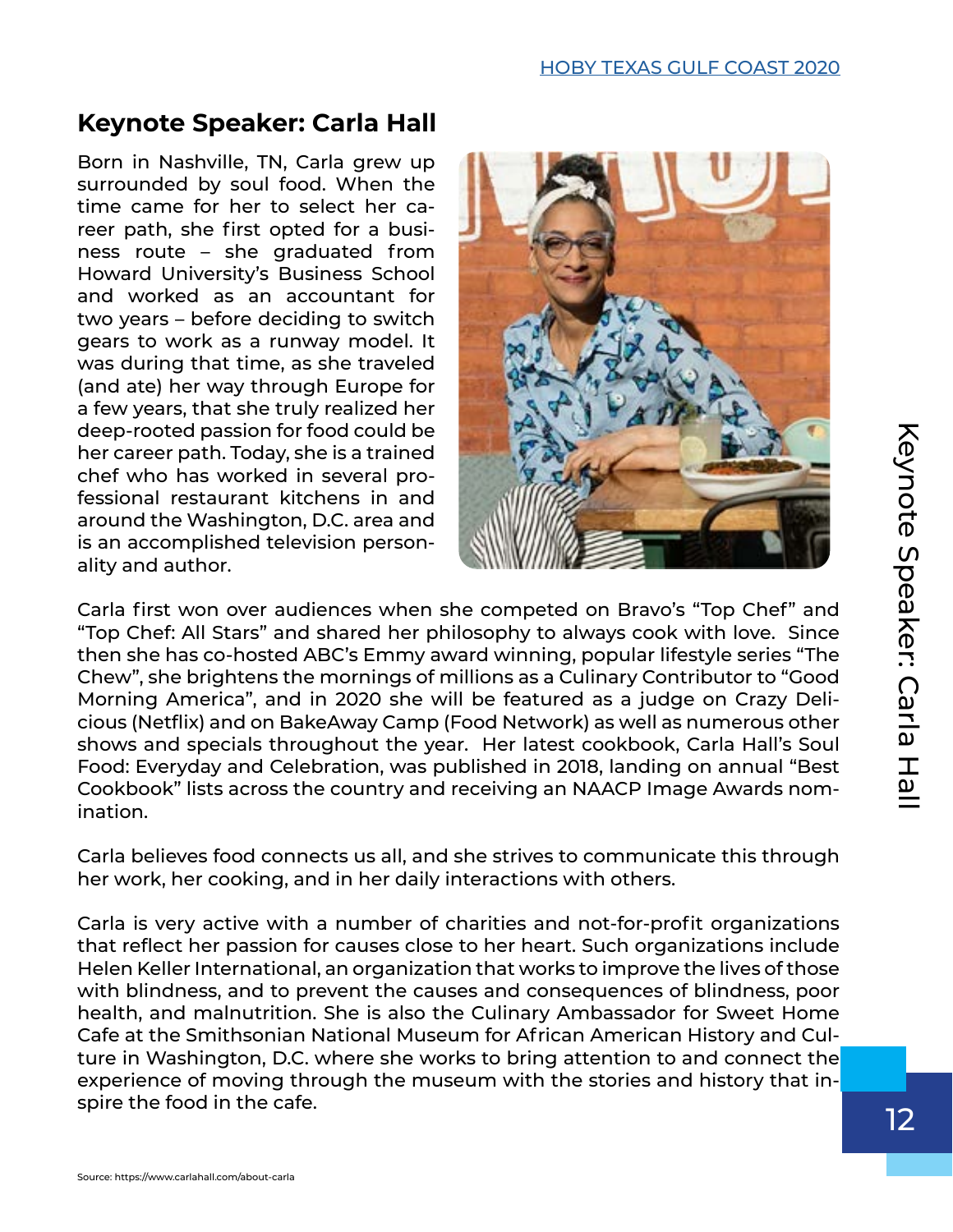### <span id="page-15-0"></span>**Personal Leadership**

#### Speaker: Lamarr Womble

Lamarr Womble is the founder of Passion for Leadership. He was first inspired to become a motivational speaker after he attended a National Conference on Student Leadership (NCSL) in Orlando, Florida in 2005. He always had a knack for leadership, passion for people and was heavily involved in leadership positions during high school and college. From having these experiences, Lamarr discovered his interest in business and public speaking. After attending the National Conference on Student Leadership he was very motivated to pursue speaking to you with the goal of giving them perspective from his point of view.



He launched Passion for Leadership in 2008

and since then has spoken to over 50,000 students and professionals about how they can find their passion! Lamarr doesn't just talk the talk, he walks the walk as a Dream Director in a New York City high school through the education startup, The Future Project. As a Dream Director he is able to implement on a day to day basis all of the motivational strategies he presents in his keynotes/workshops.

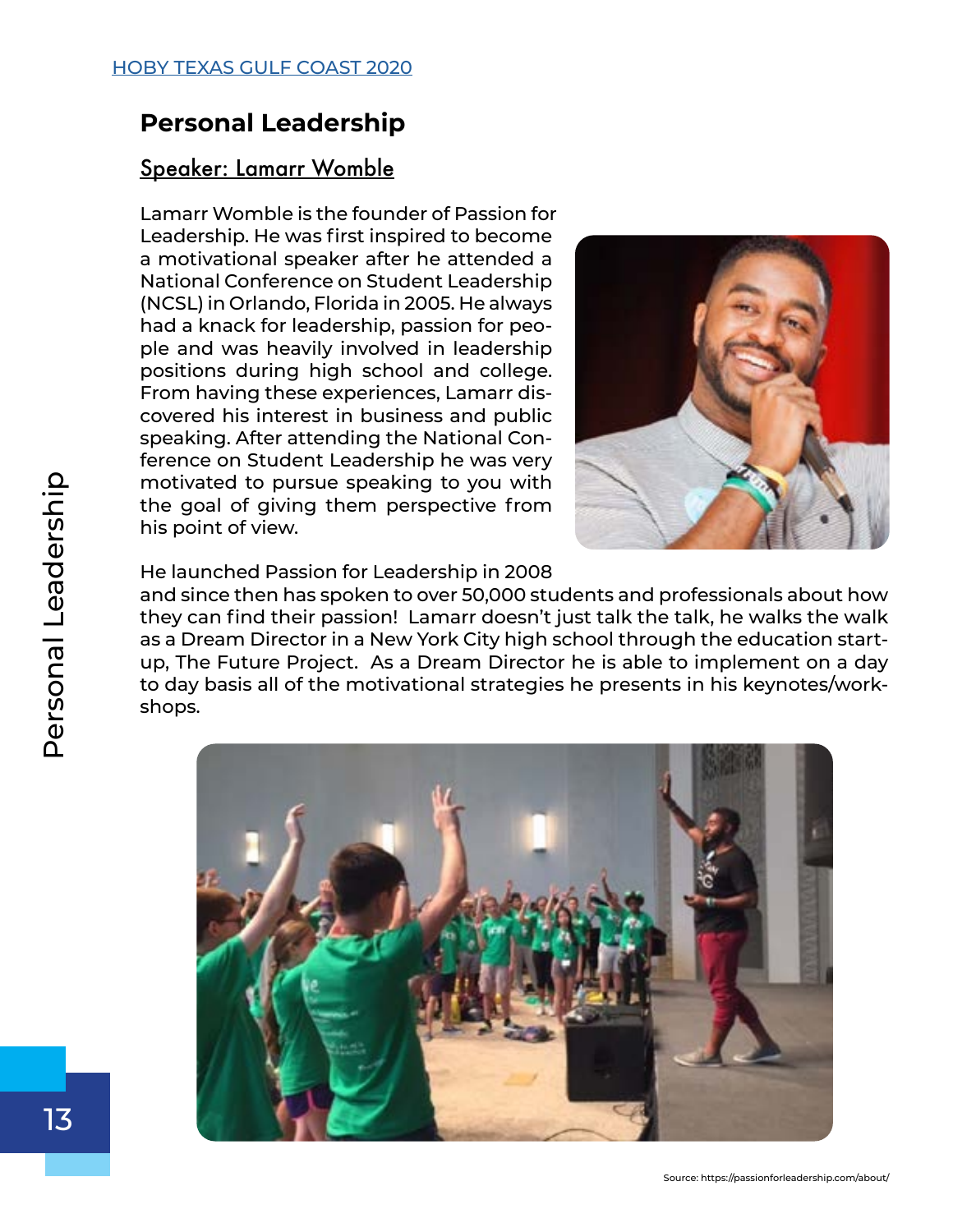# <span id="page-16-0"></span>**Group Leadership**

### 7 C's of the Social Change Model

#### **Consciousness of Self**

Awareness of the beliefs, values, attitudes, and emotions that motivate one to take action. This is the key to being able to develop consciousness of others.

#### **Congruence**

Thinking, feeling, and behaving with consistency, genuineness, authenticity, and honesty towards others; actions are consistent with most deeply-held beliefs and convictions; interdependent with Consciousness of Self.



#### **Commitment**

The psychic energy that motivates the individual to serve and that drives the collective effort; implies passion, intensity, and duration, and is directed toward both the group activity as well as its intended outcomes; requires knowledge of self.

#### **Collaboration**

To work with others in a common effort; constitutes the cornerstone value of the group leadership effort because it empowers self and others through trust; leadership as a group process; encourages group to transcend individual goals, interests and behaviors; vital that group members explore differences in individual values, ideas, affiliations, visions and identities.

#### **Common Purpose**

To work with shared aims and values; facilitates the group's ability to engage in collective analysis of issues at hand and the task to be undertaken; best achieved when all members of the group share in the vision and participate actively in articulating the purpose and goals of the activity.

#### **Controversy with Civility**

Recognizes two fundamental realities of any creative group effort: that differences in viewpoint are inevitablve, and that such differences must be aired openly, but with civility. Civility implies respect for others, a willingness to hear each others' views, and the exercise of restraint in criticizing the views and actions of others. Requires trust amongst the group members; conflicts need to be resolved but also integvrated into the common purpose.

#### **Citizenship**

The process whereby an individual and the collaborative group become responsibly connected to the community and the society through the leadership development activity. To be a good citizen is to work for positive change on the behalf of others and the community. The practice of good citizenship should and needs to happen at every level of the model.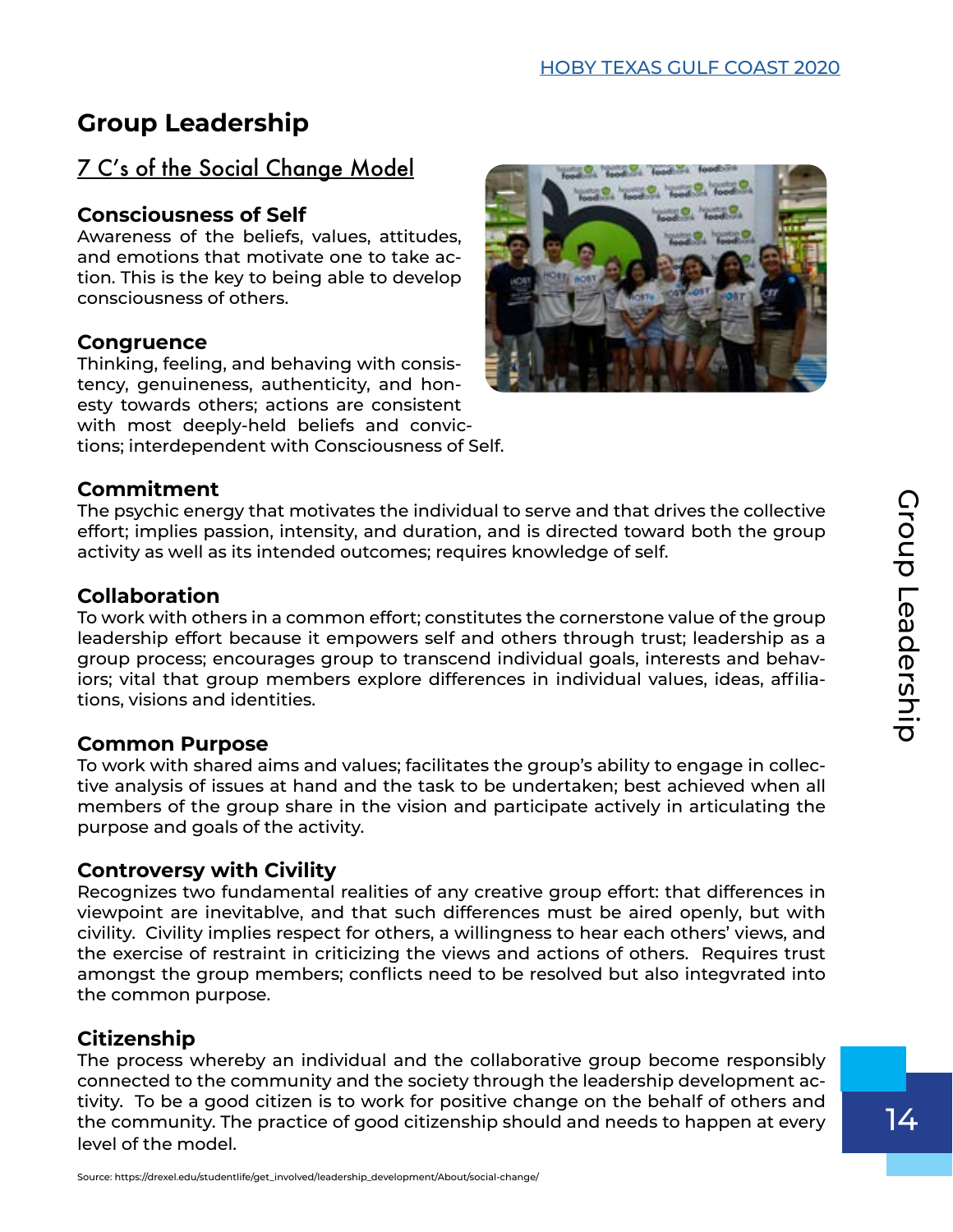### <span id="page-17-0"></span>**Social Responsibility**

#### Speaker: Regan Leahy

Regan Leahy engages colleagues, communities and clients at one of the world's largest law firms with the Sustainable Development Goals (SDGs).

As an Assistant Manager on the Citizenship team at Hogan Lovells, Regan hasn't stopped her momentum to achieve the Global Goals at the cubicles of her colleagues. Regan helped create an online game to educate colleagues about the SDGs — The World We Want — as well as an interactive workshop — The Global Goals — for the legal firm's clients. When delivering these workshops, Regan aims to inspire participants to think about how their businesses — which encom-



pass a wide range of industries — can advance the Goals.

Her energy continues in communities around the world. Through the firm's global shared-value partnership with the Indian-based social enterprise Barefoot College, Regan developed Barefoot Futures, the firm's first global investment community programme to inspire the next generation as SDG advocates. Volunteers from Hogan Lovells go into schools to teach young people about Barefoot and the SDGs. About 250 volunteers have reached 1,000 young people in 23 schools spread across eight countries. The results: ninety per cent of the students have agreed to make changes in their daily routines to help achieve the Goals.

Altogether, these ventures are working to reach seven of the 17 Global Goals, with particular emphasis on Goal 5 (Gender Equality) and Goal 7 (Affordable and Clean Energy). Through the firm's partnership with Barefoot College, Regan has helped raise awareness among 2,500 colleagues and external stakeholders. The law firm's employees, clients and communities have logged in 1,500 pro bono hours (work undertaken without charge) of legal advice, given five educational workshops and held 25 skills-based volunteering workshops.

Regan shares her knowledge and absorbs new ideas by attending events hosted by Global Compact Network UK. For example, she attended the Making Global Goals Local Business – UK at London South Bank University. She supports other members of the law firm's Citizenship team, who manage its wider relationship with the UN Global Compact.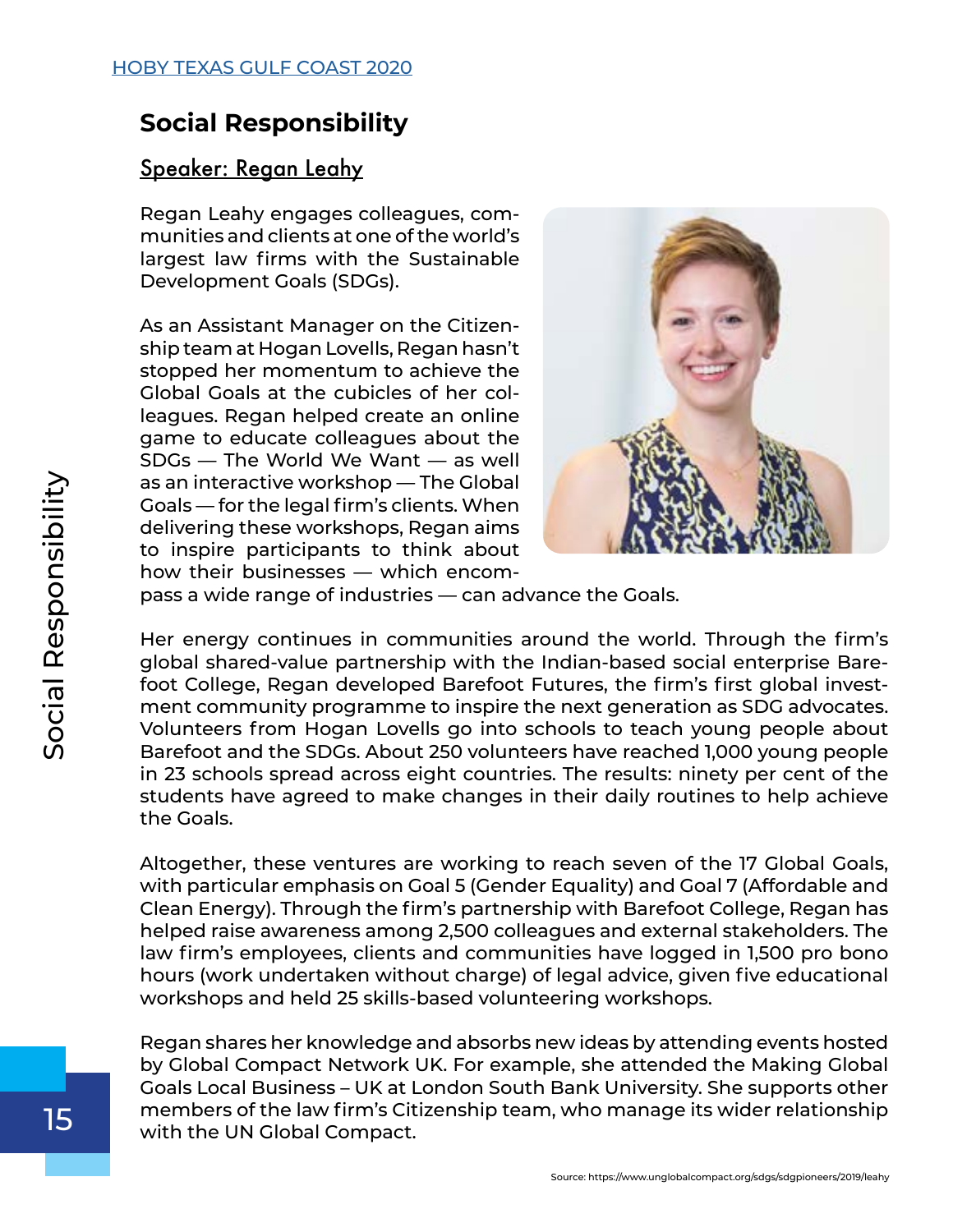### <span id="page-18-0"></span>**Gratitude, Happiness and Service**

#### Speaker: Rainn Wilson

Rainn Wilson founded SoulPancake, a website and YouTube channel dedicated to providing positive content on the internet.

SoulPancake's mission is to uplift, entertain and provide inspiring human content or people. As Wilson's first company, he's done well as he and his team has grown to over four million subscribers.

SoulPancake has created hundreds of hours of content with over 500 million views. Some of their more prominent work includes *Tell My Story, My Last Days* and *Kid President.*

He has taken SoulPancake's success to new heights where he has challenged himself to directing, producing and even writing books.



He had this to say:

"A lot of times when you read people's success stories and how they are able to get past a place of limitation and into a place of expansiveness, it comes from a drive, vision and need. We made SoulPancake to make the world a better place. We ended up making some money in the process, which is great, but we were serving a need. And when you follow that, especially in service because we didn't make SoulPancake to become rich, your capacity will be greatly expanded."

Rainn Wilson also starred as Dwight Schrute in NBC's hit comedy, *The Office.*

*"Gratitude is always the best place to start with anything." -Rainn Wilson*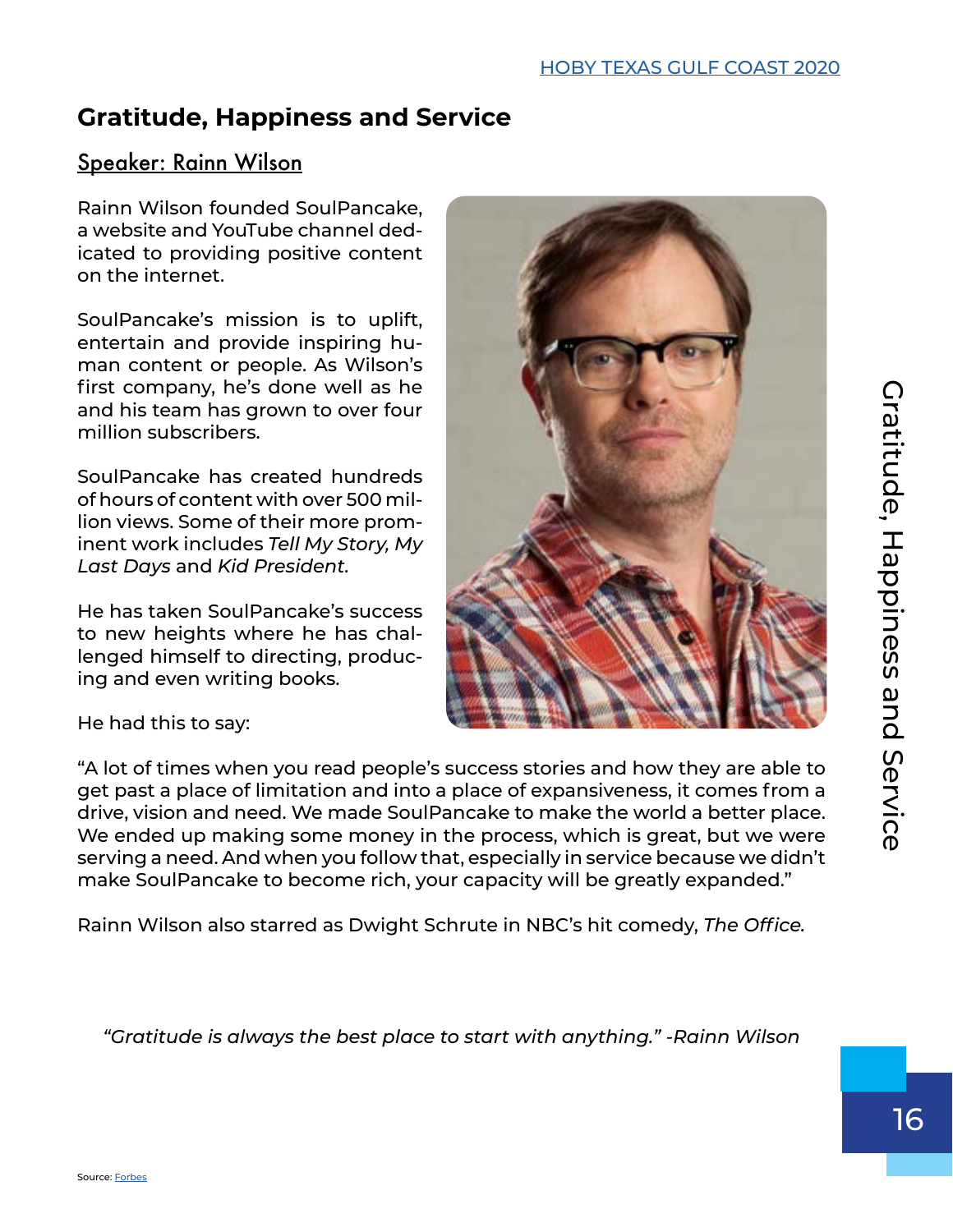#### <span id="page-19-0"></span>[HOBY TEXAS GULF COAST 2020](#page-2-0)

#### **HOBY Texas Gulf Coast 2020 Ambassadors**

**Laila Adams** Victory Early College

**Lisa Adolf** Friendswood High School

**Gabriel Aguilar** Dr. Archie Blanson CTE High School

**Chioma Aguoru** Shadow Creek High School

**Angie Almendarez** YES Prep Gulfton

**Luke Anderson** Lutheran South Academy

**Dominic Antonelli** Clear Lake High School

**Kerri Araguz** East Bernard High School

**Britney Bahena Reyes** Bryan High School

**Abigail Beckham** Northland Christian School

**Campbell Beresford** Cypress Lakes High School

**Mimansa Bhalla** Duchesne Academy

**Arjun Bhatt** Clear Lake High School

**Aly Bijani** St. Pius X High School

**Alex Blanco** Alvin High School

**Jacob Brown** Tomball Memorial High School

**Emeri Buisson** Lutheran South Academy

**Summer Burleson** Sealy High School

**Bejamin Butcher** Tomball High School

**Megan Cabaniss** Class 101

**Isabella Campos** Oak Ridge High School

**Paul Canovas** Northland Christian School

**Hailey Castaneda** Caney Creek High School

**David Cervantes** Clear Springs High School

**Jackson Chapman** Highland High School

**Jacob Chavez** Bryan High School

**Marcus Childs** Magnolia Christian School

**Emily Corcoran** Hargrave High School

**Monserrat Cordova** Summer Creek High School

**Marin Croix** El Campo High School

**Royal Cumby** Santa Fe High School

**Kate Davidson** Second Baptist School

**Joel Deville** San Augustine High School

**Klarissa Diaz** The Kinkaid School

**Mahek Dodani** The Woodlands High School

**Paris Dougay** Caney Creek High School

17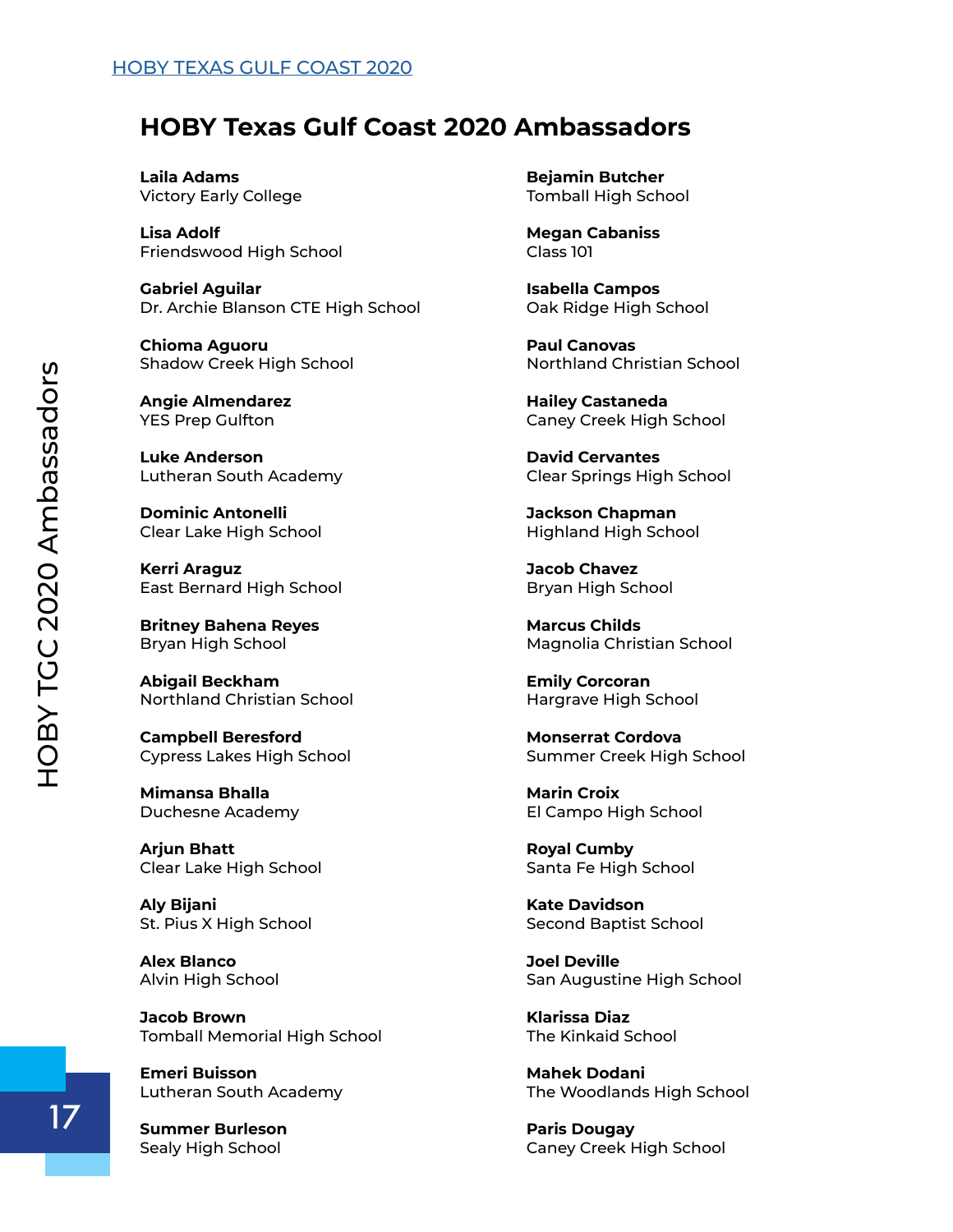#### [HOBY TEXAS GULF COAST 2020](#page-2-0)

### **HOBY Texas Gulf Coast 2020 Ambassadors**

**Avery Dow** Concordia Lutheran High School

**Tyler Druskoff** The Woodlands High School

**Durjoy Edward** Deer Park High School

**Daniel Eschenburg** Sealy High School

**Alicia Fletcher** Dickinson High School

**Tatyana Fletcher** YES Prep Southside

**Marcos Flores** Bridgeland High School

**Madison Frey** The Woodlands Christian Academy

**Paris Fulks** Class 101

**Matthew Garcia** Cypress Lakes High School

**Christopher Garcia** Palacios High School

**Esabella Garcia** Willis High School

**Alicia Garza** MacArthur High School

**Sabrina Gasiorowski** Friendswood High School

**Sai Gelivi** Port Neches-Groves High School

**Austin Glaze** Port Neches-Groves High School

**Ethan Gravis** Monsignor Kelly Catholic High School

**Thomas Green** St. Thomas High School **Lairscey Griffin** Montgomery High School

**Jada Greenidge** La Porte High School

**James Haddad** St. Pius X High School

**Heaven Hansen** Barbers Hill High School

**Tyler Hansen** Magnolia High School

**Cameron Harper** Montgomery High School

**Anaya Harry** Clear Horizons Early College High School

**Hunter Heady** Highland High School

**Marcus Heard** Rudder High School

**Kennedy Heard** Tomball Memorial High School

**Araziel Hernandez** YES Prep North Central

**Nataly Hernandez** YES Prep Southside

**Anna Hilton** Dickinson High School

**Addison Hinson** Leggett High School

**Donny Ho** Cypress Ridge High School

**Lauren Houck** Klein High School

**Jonathan Huang** Mayde Creek High School

**Armaan Idrees** Lawrence E. Elkins High School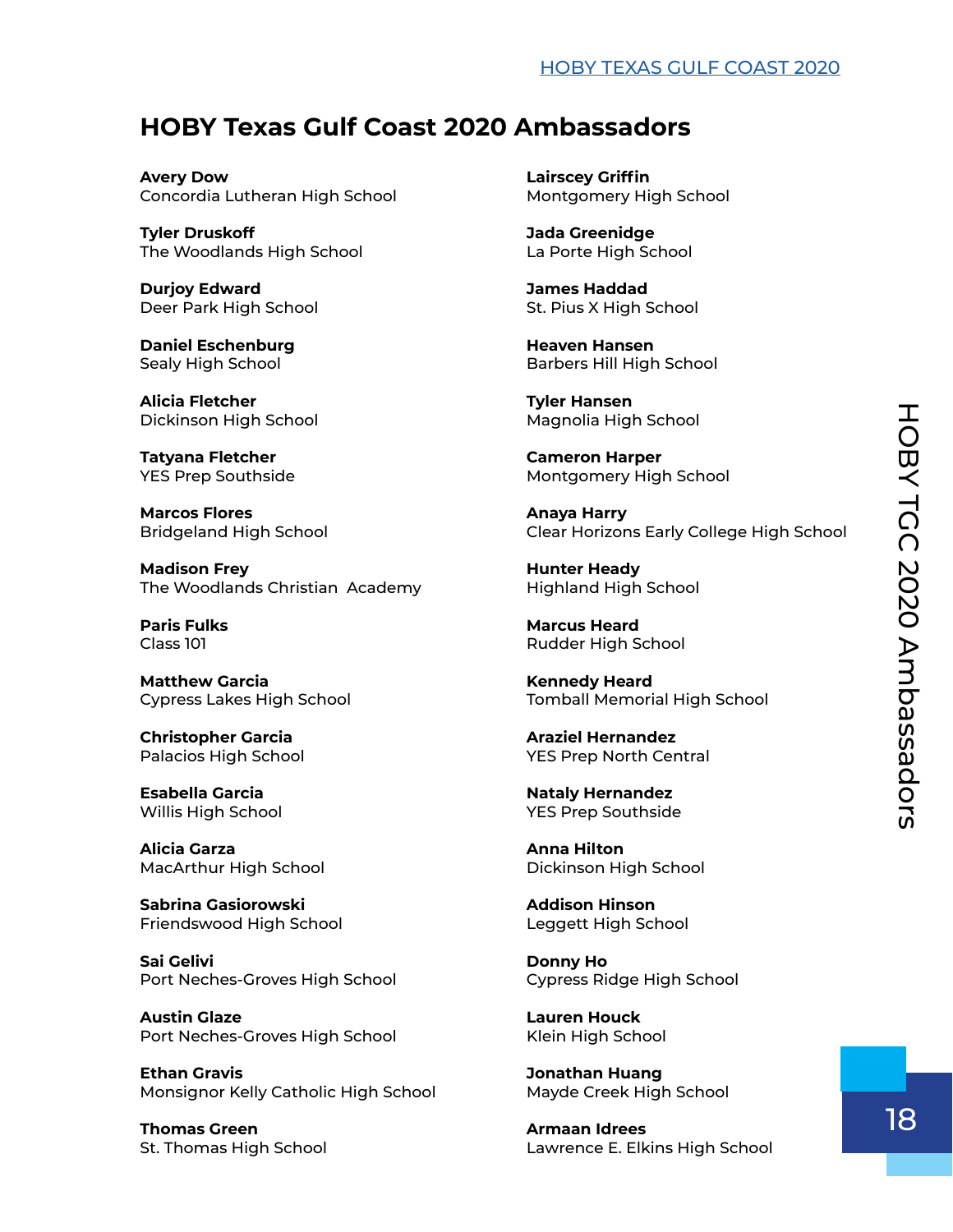### **HOBY Texas Gulf Coast 2020 Ambassadors**

**Kennedi Jenkins** Manvel High School

**Michelle Jiang** Dickinson High School

**Jacob Johnson** Magnolia West High School

**Justin Jones** L.V. Hightower High School

**Ananya Kamath** Clear Lake High School

**Radhani Kapoor** Katy High School

**Asia Kennett** Lake Creek High School

**Rohan Kiefer** Klein High School

**Emily Knollenberg** Porter High School

**Naomi Konuma** Second Baptist School

**Ella Krauss** Tomball High School

**Morgan Lawter** Bellaire High School

**Amy Lee** Brazoswood High School

**Hayden Lee** Groveton High School

**Virginia Lee** St. Agnes Academy

**Christina Lenz** Oak Ridge High School

**Katherine Lin** Clements High School

**Alexis Lopez** Magnolia West High School **Nicolas Lopez** St. Thomas High School

**America Luna** YES Prep Northbrook HS

**Arryana Lyon** Monsignor Kelly Catholic High School

**Dev Maisuria** Sam Rayburn High School

**Kirby Marik** Bellville High School

**Marcy Martinez** Dr. Kirk Lewis Career And Technical High School

**Jessica Martinez-Williams** Cypress Creek High School

**Claire McCusker** Magnolia High Schoo**l**

**Tyson Menville** Lake Creek High School

**Christophe Merriam** Episcopal High School

**Rachel Midkiff** Buna High School

**Ashley Milentz** Liberty High School

**Rose Miller** Livingston High School

**Kristen Mohan** St. John XXIII College Preparatory

**Alexis Monk** Clear Lake High School

**Juan Mora** YES Prep Northbrook HS

**Nicholas Morris** Waller High School

**Madison Munoz** Magnolia West High School

19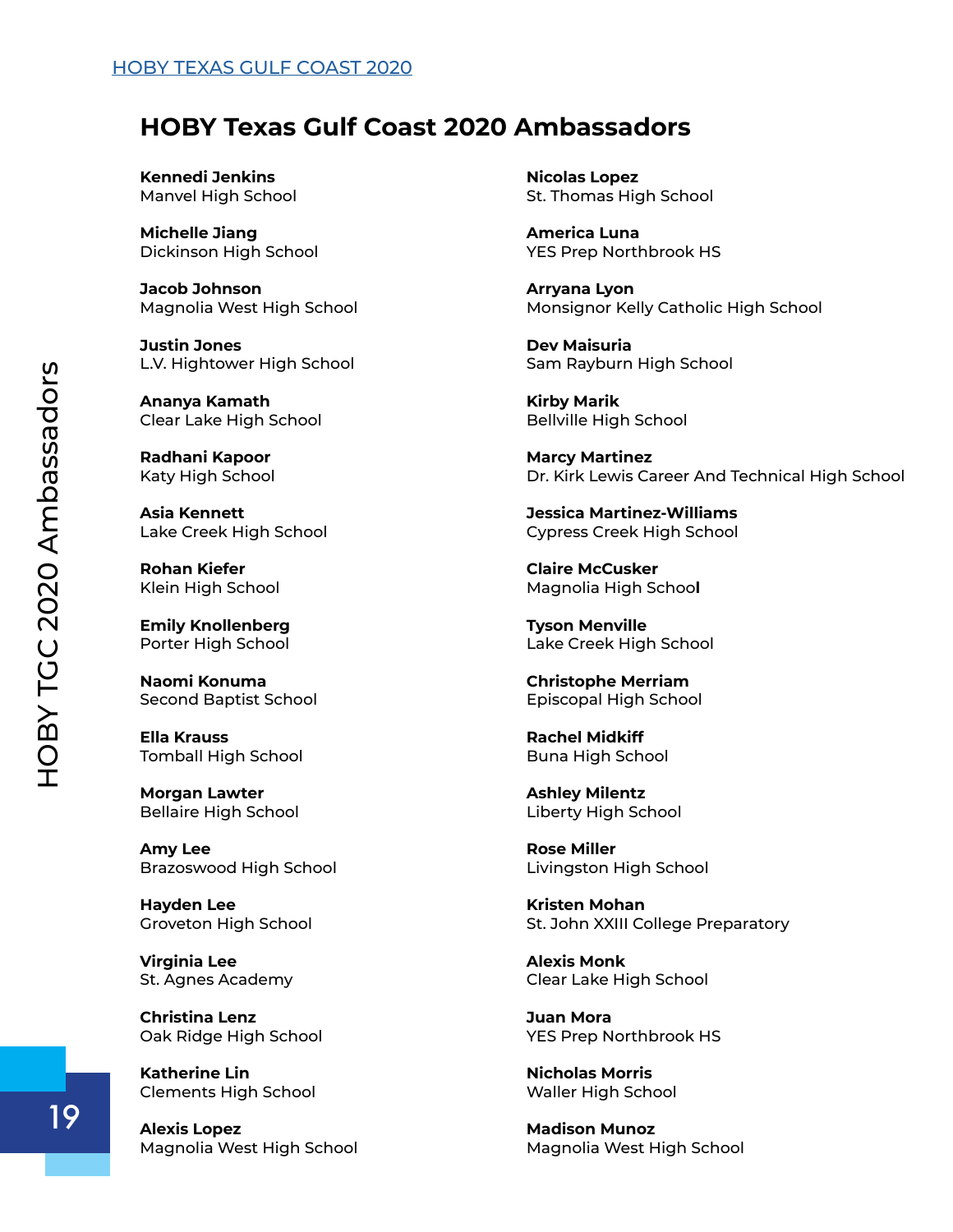#### [HOBY TEXAS GULF COAST 2020](#page-2-0)

### **HOBY Texas Gulf Coast 2020 Ambassadors**

**Nicole Munoz** St. Agnes Academy

**Colgan Nash** Concordia Lutheran High School

**John Nattinger** Katy High School

**Eliza Novak** Klein High School

**Ethan Oceguera** Bridge City High School

**Jason Palmer** Eisenhower High School

**Claire Pelton** Cinco Ranch High School

**Justynne Petty** Highland High School

**Michael Pinto** Summer Creek High School

**Maria Pizano** Channelview High School

**Jayden Polk** James E. Taylor High School

**Aniya Pouncil** Cypress Springs High School

**Julian Puerto** Strake Jesuit College Prep School

**Olivia Renfro** Bridgeland High School

**Tuff Reynolds** Groveton High School

**Adan Rivas** Lutheran South Academy

**Zyhne Rochelle** Nimitz High School

**Galilea Rodriguez** Sam Rayburn High School **Tannah Rutledge** Bellville High School

**Hamza Saeed** Lawrence E. Elkins High School

**Alejandro Salinas** Columbus High School

**Alice Scafide** Memorial High School

**Marlena Scott** Nederland High School

**Hudson Selsky** Shadow Creek High School

**Allen Shen** Clear Lake High School

**Puneet Singh** Goose Creek Memorial High School

**Astrid Smith** Clear Creek High School

**Patrick Solcher** The Kinkaid School

**Lindsey Soltis** Friendswood High School

**Mariana Soto Rodriguez** Madisonville High School

**Dominic Spahr** The Woodlands Christian Academy

**Tyler Specksgoor** Morton Ranch High School

**Mary Margaret Speed** St. John XXIII College Preparatory

**Taylor Sterzing** Klein High School

**Avery Stewart** Klein High School

**Daniella Swihart** La Porte High School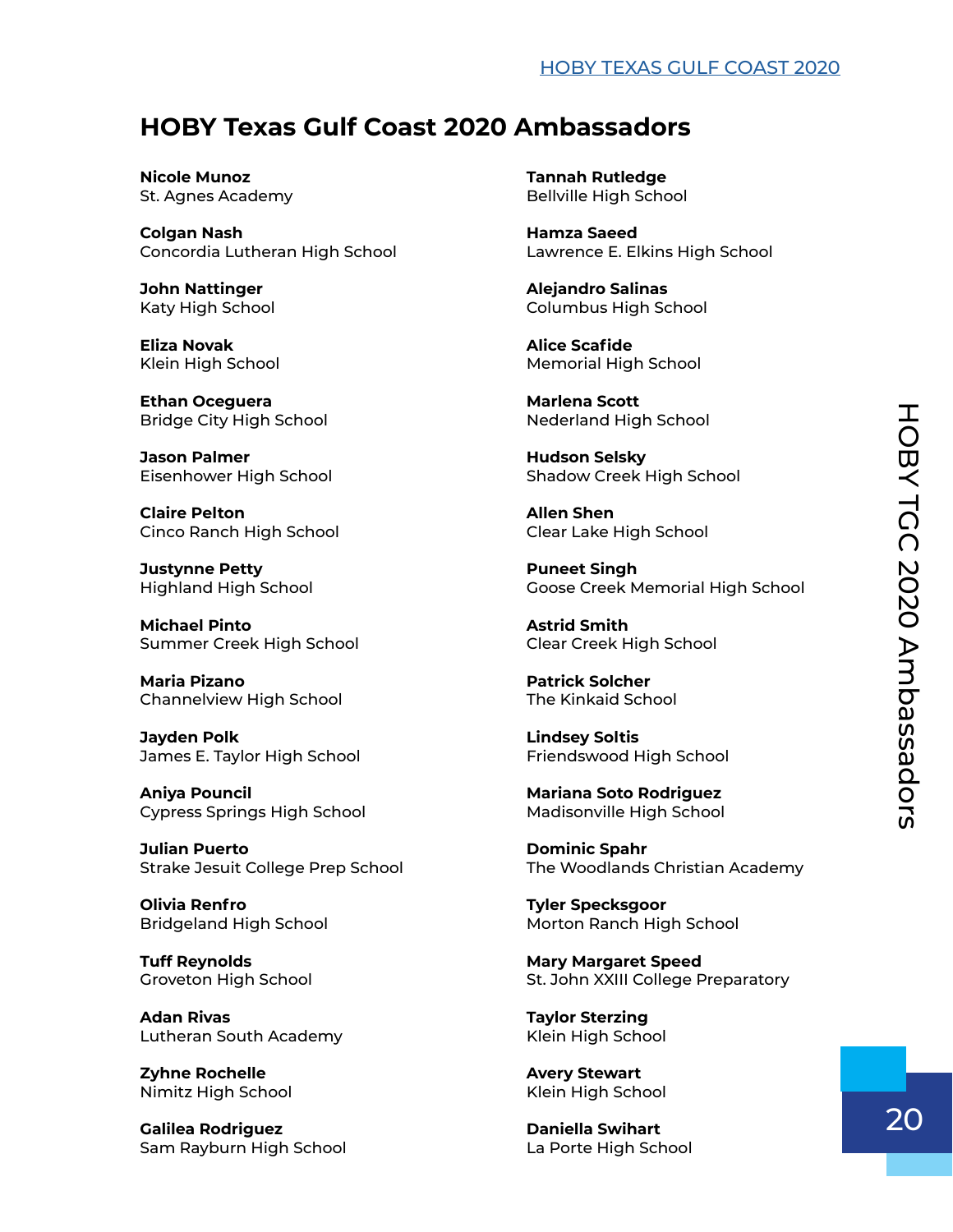### **HOBY Texas Gulf Coast 2020 Ambassadors**

**Ashly Teyes** YES Prep Gulfton

**Mijo Thayyil Thomas** The Woodlands College Park High School

**Isabella Thomas** Clear Brook High School

**Abigail Thompson** Duchesne Academy

**Kristopher Threadgill** Barbers Hill High School

**Ivan Tong** Lawrence E. Elkins High School

**Macy Tran** Davis Senior High School

**Stephen Treese** Strake Jesuit College Prep School

**Kendall Underwood** Cypress Falls High School

**Aneesha Varkey** Clear Horizons Early College High School

**Averie Varnado** Port Neches-Groves High School

**Cesia Vasquez** Channelview High School

**Claire Vasquez** St. Agnes Academy

**Tatiana Vassiliev** Clear Lake High School

**John Velandia** Mayde Creek High School

**Betzabe Ventura** YES Prep Gulfton

**Rebecca Villarreal** Ross S. Sterling High School **Hunter Vinson** Goose Creek Memorial High School

**Emma Votsmier** Klein High School

**Jacob Walker** St. Thomas High School

**Emma Wallace** Clear Springs High School

**Elijah Ward** Lutheran South Academy

**Brian Ward** Ross S. Sterling High School

**Kynndal Warner** Lake Creek High School

**Stephen Welsh** Langham Creek High School

**Rebecca Wiley** Clear Lake High School

**Matthew Wilson** Friendswood High School

**Sebastian Witteveld** The Woodlands College Park High **School** 

**Avery Wolff** Clear Creek High School

**Dorothy XU** James E. Taylor High School

**Makayla Yosko** Huntsville High School

**Joshua Yu** Clements High School

**Christine Yuan** Clements High School

**Hannah Zhang** Clements High School **Jessica Zhang** Clements High School

**Peng-En Zheng** Clements High School

**Grace Zhou** Clear Springs High School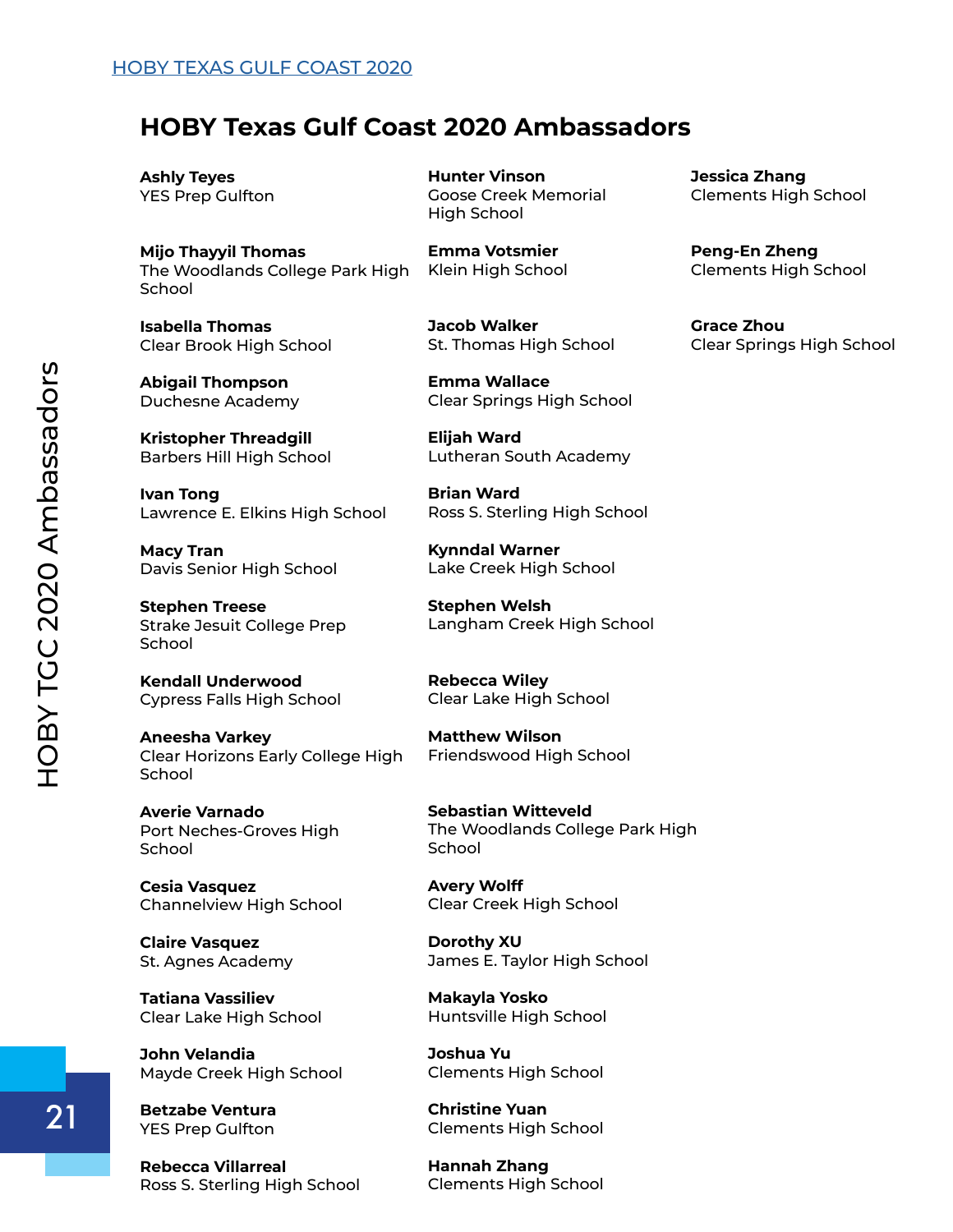# <span id="page-24-0"></span>**HOBY Academic All-Stars**

The HOBY Academic All-Stars program recognizes HOBY alumni and volunteers for t[heir ac](https://www.hoby.org/programs/ambassadors-connect/)complishments in the classroom. All HOBY alumni and volunteers of any program are welcome to apply.

A HOBY Academic All-Star will:

• Be graduating high school or college in the same school year they apply

• Be an alumni or volunteer of any of our HOBY programs

• Have a cumulative GPA of 3.5 or higher

Academic All-Stars receive a congratulatory letter with a certificate and official HOBY honor cord to wear at graduation. In addition, each Academic All-Star is listed on the HOBY website.

# **Follow HOBY On Social Media!**

j

 [www.facebook.com/HOBY](http://www.facebook.com/HOBY) [www.facebook.com/HOBYTexasGulfCoast](http://www.facebook.com/HOBYTexasGulfCoast)



| <b>@HOBY</b>     |
|------------------|
| <b>@hobytxgc</b> |









[www.youtube.com/HOBY](http://www.youtube.com/HOBY)

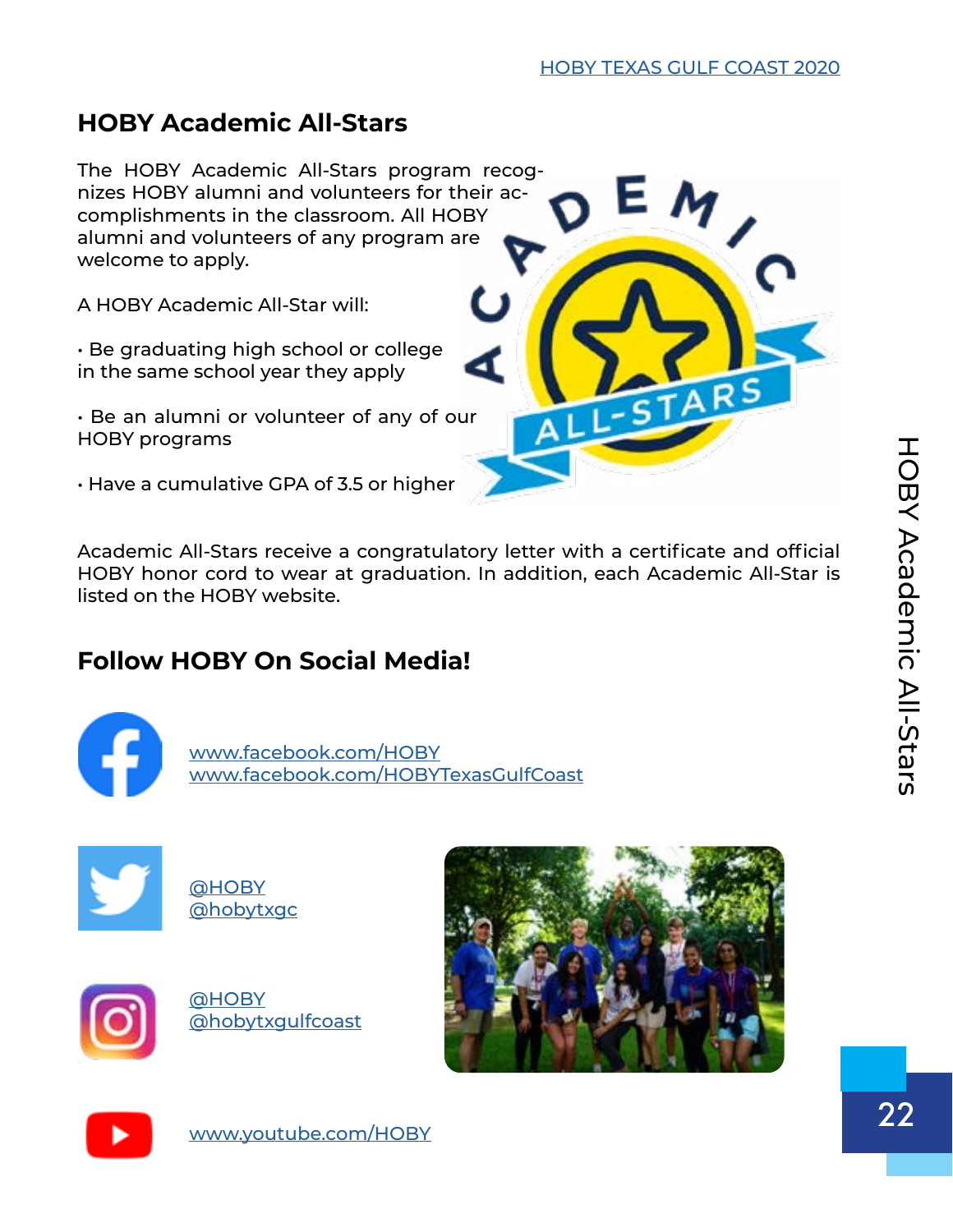### <span id="page-25-0"></span>**HOBY Texas Gulf Coast 2020 Volunteer Team**

#### Corporate Board

**Megan Sip** President president@hobytgc.org

| <b>Kelly Hall</b>      |
|------------------------|
| $\mathcal{C}$ <b>.</b> |

**Mattie Novosad Dave Rubin** Secretary **Alumni Advisor** Leadership Seminar Chair

**Vinh Tu Jon Sammon Lauren Dangelmayr** Treasurer **Member at Large** Member at Large Member at Large

#### **Seminar Directors**

| <b>Dave Rubin</b><br>lsc@hobytgc.org         | Leadership Seminar Chair              | <b>Audri Reyna</b><br>HOBY TGC '12          | Director of<br>Recruitment                               |
|----------------------------------------------|---------------------------------------|---------------------------------------------|----------------------------------------------------------|
| <b>Scotty Slack</b><br>HOBY TGC '04          | <b>Director of Operations</b>         | <b>Felicia Ramos</b><br><b>HOBY TGC '02</b> | <b>Director of Facilities</b><br>& Co-Director of IT     |
| <b>Brian Alpert</b>                          | <b>Director of Facilitators</b>       | <b>Jasara Scates</b>                        | <b>Director of Awards</b>                                |
| <b>Ashley Kopf</b><br>HOBY TGC '12           | Co-Director of Junior Staff           | <b>Ashton Duke</b><br>HOBY TGC '13          | Co-Director of Junior Staff<br>& Co-Director of Training |
| <b>Jerrica Butler</b><br><b>HOBY TGC '08</b> | <b>Director of Programs</b>           | <b>Grace Tomas</b><br>HOBY TGC '07          | Asst. Director of Operations                             |
| <b>Mattie Novosad</b><br>HOBY TGC '05        | Alumni Advisor<br>& Co-Director of IT | HOBY TGC '07                                | <b>Nathaniel Blakley Co-Director of Training</b>         |
| <b>Facilitators</b>                          |                                       |                                             |                                                          |
| <b>James Adams</b>                           | <b>Drew Bergeron</b><br>HOBY S-LA '06 | <b>Loretta Bersani</b>                      | <b>Taylor Byrd</b>                                       |
| <b>Shrav Chriss</b>                          | <b>Jennifer Denison</b>               | <b>Amy Braden</b>                           | <b>Shalini Ghurye</b><br><b>HOBY TGC '15</b>             |
| <b>Liz Grobe</b><br><b>HOBY TGC '16</b>      | <b>Jack Gutweiler</b>                 | <b>Hannah Hodges</b><br>HOBY TGC '14        | <b>Tristin Holloway</b>                                  |
| <b>Leah Honey</b>                            | <b>Zach Kellas</b><br>HOBY TGC '13    | <b>Amber Hoffman</b><br>HOBY TGC '13        | <b>Caroline Matlock</b>                                  |
| <b>Andrew Moreno</b><br>HOBY TGC '07         | <b>Grace Tomas</b><br>HOBY TGC '15    |                                             |                                                          |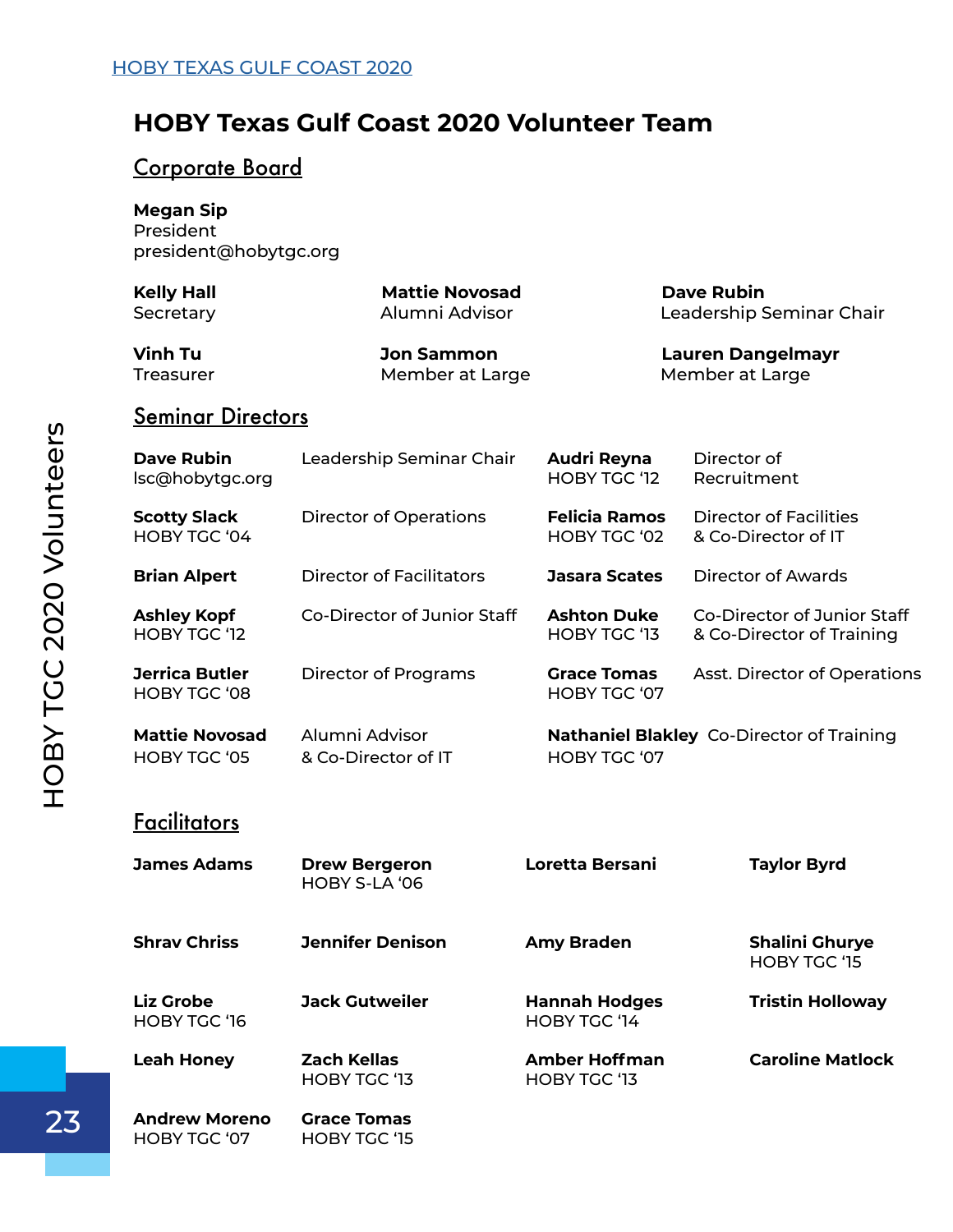### **HOBY Texas Gulf Coast 2020 Volunteer Team**

#### Junior Staff

**Aarushi Panjwani Abby Kelly Abby Sweney**

Abel John **Alyssa Lawji** Andy Garcia

**Anne-Elisabeth Baker Anthony Vargas Ariana Chaidez** HOBY TGC '16 HOBY TGC '19 HOBY TGC '19

**Bunsri Patel Carla Lujan Ivy Huynh** HOBY TGC '17 HOBY TGC '19 HOBY TGC '19

**Casimir Huffman Cassidy Haidusek Chelsea Crow**

HOBY TGC '19 HOBY TGC '18 HOBY TGC '18

HOBY TGC '19 HOBY TGC '19 HOBY TGC '17

**Melody Zhao Mya Hunter Nick Chandler** HOBY TGC '18 HOBY TGC '17 HOBY TGC '18

**Smith Bhagavatula Tyler Clough Venus Kouakou** HOBY TGC '19 HOBY TGC '18 HOBY TGC '17

**Isabela Cardenas** HOBY TGC '19

HOBY TGC '19 HOBY TGC '18 HOBY TGC '19

HOBY TGC '19 HOBY TGC '18 HOBY TGC '19

**Chhun Hong Christopher Tansil Emma Buss** HOBY TGC '17 HOBY TGC '16 HOBY TGC '18

**Jillian Wohl Katherine Ospina Kayla Nguyen** HOBY TGC '18 HOBY TGC '18 HOBY TGC '19

HOBY TGC '17

**Sarah Cinco Sasha Burford Sigi Ris** HOBY TGC '19 HOBY TGC '18 HOBY TGC '18

HOBY TGC '19 HOBY TGC '18 HOBY TGC '16

**Franklin Nwora Haley Bergeron Hannah Williams**

Matthew Deane **McKenzie Slaid** Melissa Maldonado Chapa

**Raj Patel Ria Singh Saad Durrani**



 $24$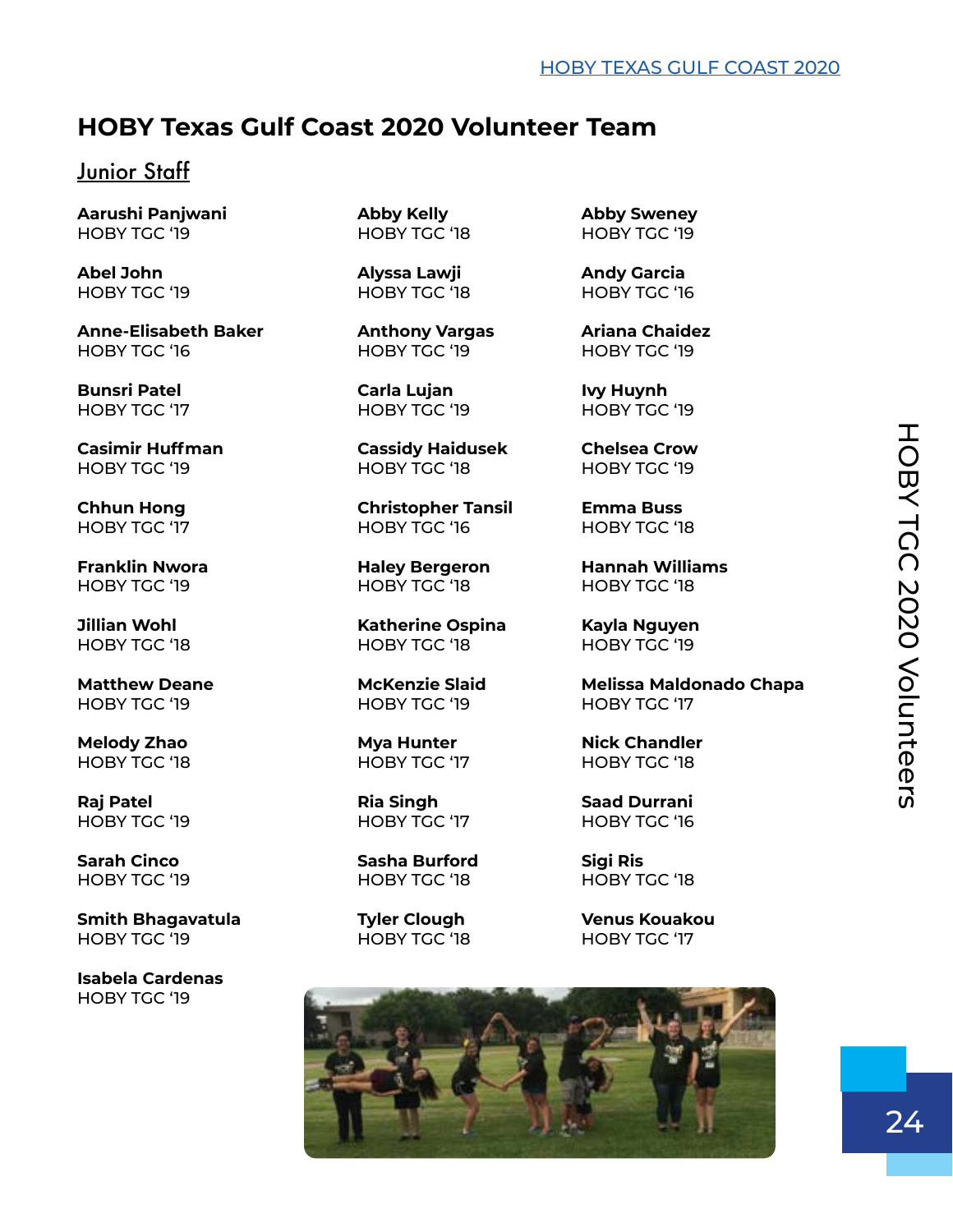# <span id="page-27-0"></span>**HOBY Texas Gulf Coast 2020 Sponsors**

#### Individual Donors

Motivator \$2,000+ Dave & Colleen Brooks

Innovator \$1,000+ Andrew Moreno

HOBY Hug \$500+ Lauren Dangelmayr Kelly Hall Mattie Novosad Dave Rubin Megan Sip Jon Sammon Vinh Tu

Additional Donations Andrew Pike

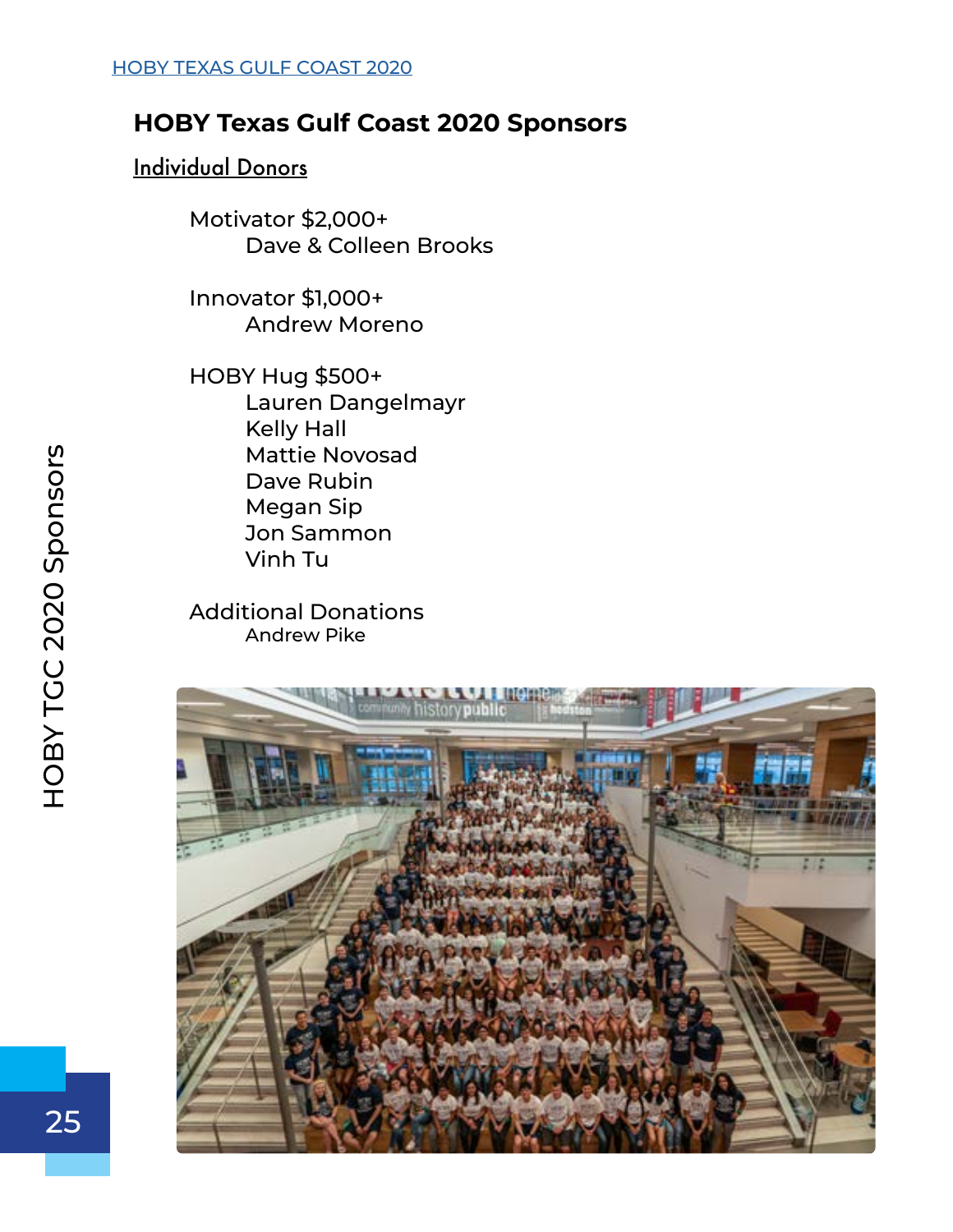# <span id="page-28-0"></span>**The Freedom to Choose**

Unfortunately, a very small number of our young people seem to attract most of the news. They are in the public eye because they have stolen cars, vandalized schools, created disturbances – in some way rebelled against society. These headline-makers represent only a small part of our teenage population. It is a fact that 98.7 percent of our young people are law-abiding, constructive citizens. There is too much focus on the negative. It is time we accent the positive – pat the good guys and gals on the back – let them know there are rewards for being responsible members of the community.



I do NOT believe we are all born equal

– CREATED equal in the eyes of God, YES – but physical and emotional differences, parental guidance, varying environments, being in the right place at the right time, all play a role in enhancing or limiting an individual's development. But I DO believe every man and woman, if given the opportunity and encouragement to recognize his or her own potential, regardless of background has the Freedom To Choose in our world. Will an individual be a taker or a giver in life? Will that person be satisfied merely to exist, or seek a meaningful purpose? Will he or she dare to dream the impossible dream? tive – pat the good guys and gals on the<br>boot – let them know there are rewards<br>for being responsible members of the<br>community.<br>
I do NOT believe we are all born equal<br>
differences, parental guidance, varying environments,

I believe every person is created as the steward of his or her own destiny with great power for a specific purpose to share with others, through service, a reverence for life in a spirit of love.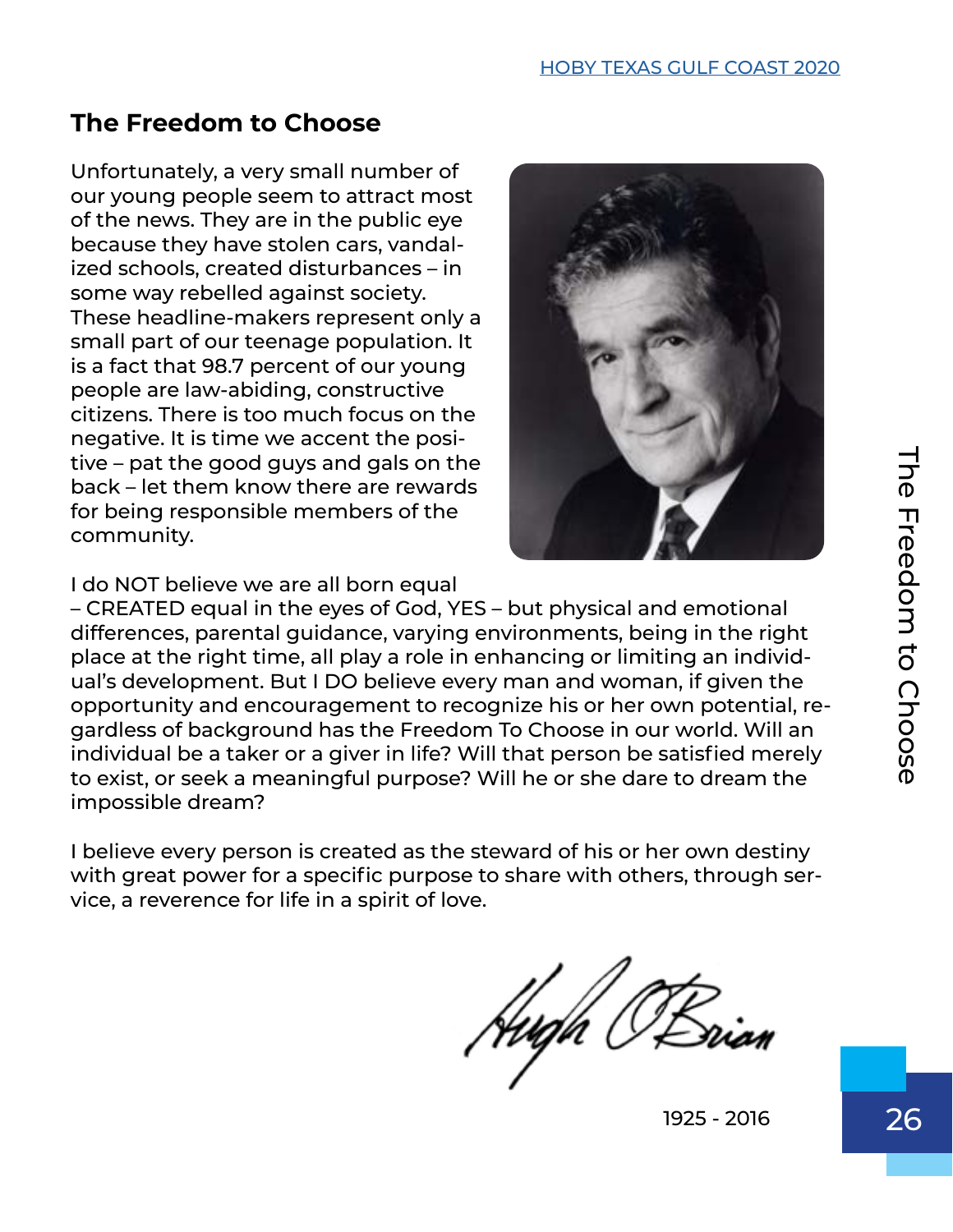<span id="page-29-0"></span>27